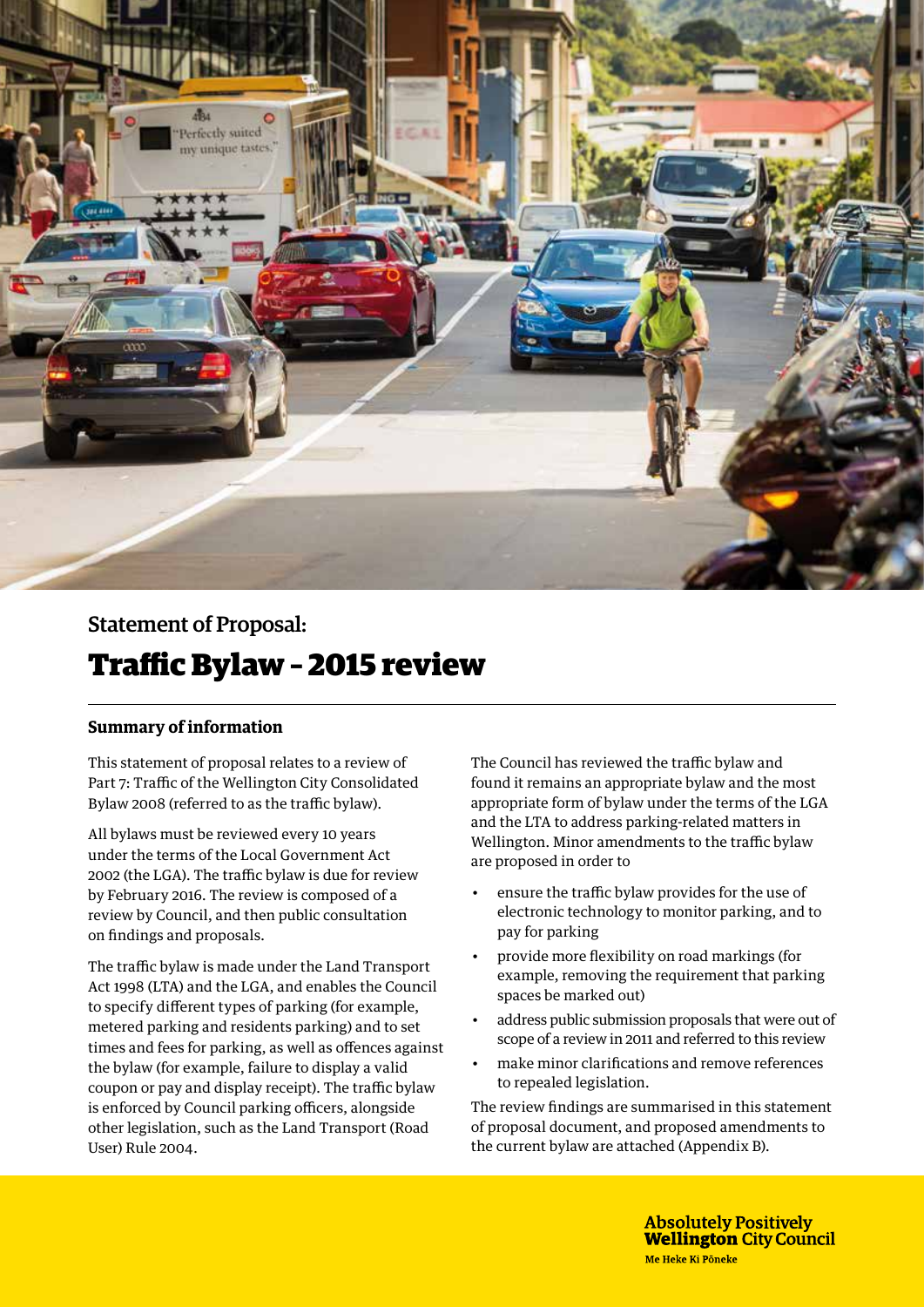# The process and timeframe for review

The process for review that meets the consultation requirements of the LGA is as follows:

External consultation will be done under the special consultative procedure required under sections 83 and 86 of the LGA.

The proposed bylaw review assessment and amendments have been developed through internal consultation with Council officers from the Policy and Research, Transport Planning and Parking Services teams.

The timeline for the consultation and development process is:

| <b>Dates</b>                      | <b>Activity</b>                                                                                                                                            |
|-----------------------------------|------------------------------------------------------------------------------------------------------------------------------------------------------------|
| 5 August 2015                     | Transport and Urban Development Committee considers this statement of proposal and<br>decides whether to send this proposal out for external consultation. |
| 28 August to 30<br>September 2015 | Consultation period.                                                                                                                                       |
|                                   | Transport and Urban Development Committee hears oral submissions<br>(October or November, date to be confirmed).                                           |
| 19 November 2015                  | Transport and Urban Development Committee considers the report on all written and oral<br>submissions and decides whether to adopt the proposed bylaw.     |
| 16 December 2015                  | Council considers whether to adopt the proposed bylaw.                                                                                                     |
| 17 December 2015                  | Bylaw (as amended) comes into force.                                                                                                                       |

## Have your say

The Council is keen to know what residents, ratepayers and stakeholders think about the review and proposed bylaw amendments.

Please make a submission online at Wellington.govt.nz, email your submission to policy.submission@ wellington.govt.nz or complete the attached submission form and send it to Traffic Bylaw Review, Freepost, Wellington City Council, PO Box 2199, Wellington.

You can get more copies online at Wellington.govt.nz, the City Service Centre, libraries, by emailing policy.submission@wellington.govt.nz or phoning 499 4444.

If you wish to make an oral submission to Councillors, please indicate this on the submission form and ensure that you have included your contact details. We will contact you to arrange a time for you to speak.

# Written submissions open on 28 August and close at 5pm on 30 September 2015.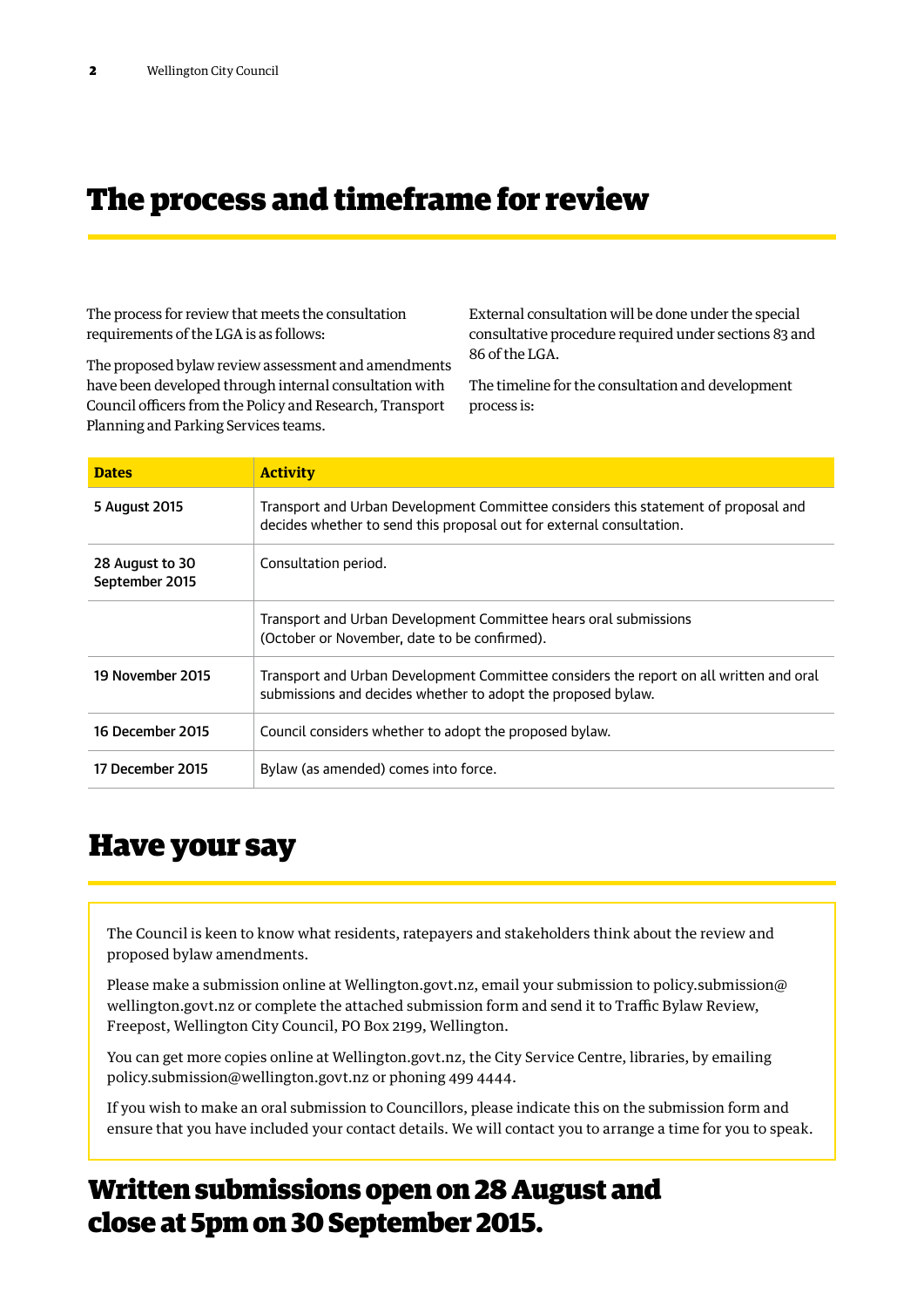# 1. Introduction and reason for the proposal

This statement of proposal relates to a review of Part 7: *Traffic* of the Wellington City Consolidated Bylaw 2008 (referred to as the traffic bylaw).

All bylaws must be reviewed every 10 years under the terms of the Local Government Act 2002 (the LGA). The traffic bylaw is due for review by February 2016.

The Land Transport Act 1998 (LTA) authorises a local authority to make traffic bylaws, and the LGA specifies that a bylaw should be an appropriate response to a defined problem.

Given the traffic bylaw has been in force for many years the review discussion covers what could happen without the traffic bylaw (ie, the problems that would arise). Council officers have reviewed the bylaw and note that the traffic bylaw remains an appropriate bylaw under the LGA and LTA and is the most appropriate form of bylaw to address parking-related matters in Wellington. It also gives effect to the Council's parking policies and provides for controls on vehicle traffic on any road in Wellington City with the exception of state highways.

The Council has proposed amendments to the traffic bylaw in order to:

- ensure the traffic bylaw provides for the use of electronic technology to monitor parking, and to pay for parking
- provide more flexibility on road markings (for example, removing the requirement that parking spaces be marked out)
- address public submission proposals that were out of scope of a review in 2011 and referred to this review
- make minor clarifications and remove references to repealed legislation.

This document contains:

- background information
- process and proposed timeline for proposed bylaw amendments
- bylaw review discussion and amendment proposals
- New Zealand Bill of Rights Act implications
- proposed draft bylaw amendments (Appendix B).

# 2. Background

This section describes the traffic bylaw and review requirements. A summary of Council policy and legislation that applies to traffic management is provided (Appendix A).

### **Traffic bylaw**

The traffic bylaw mainly provides the Council with powers to:

- create parking meter areas, residents' parking areas and coupon parking areas
- specify times for parking and set parking fees
- control vehicle traffic on any road in Wellington City (excluding state highways).

The traffic bylaw also sets out how the Council should provide information about parking in different parking areas; from road markings and signs to what goes on printed receipts from pay-and-display machines. The bylaw also establishes the Council mechanism for making decisions by Council resolution and the processes required.

The traffic bylaw includes a list of offences. The penalties for offences are set out in LTA regulations, and are not controlled by the Council.

The traffic bylaw was adopted in 2004 before being consolidated in 2008. It was last amended in 2012.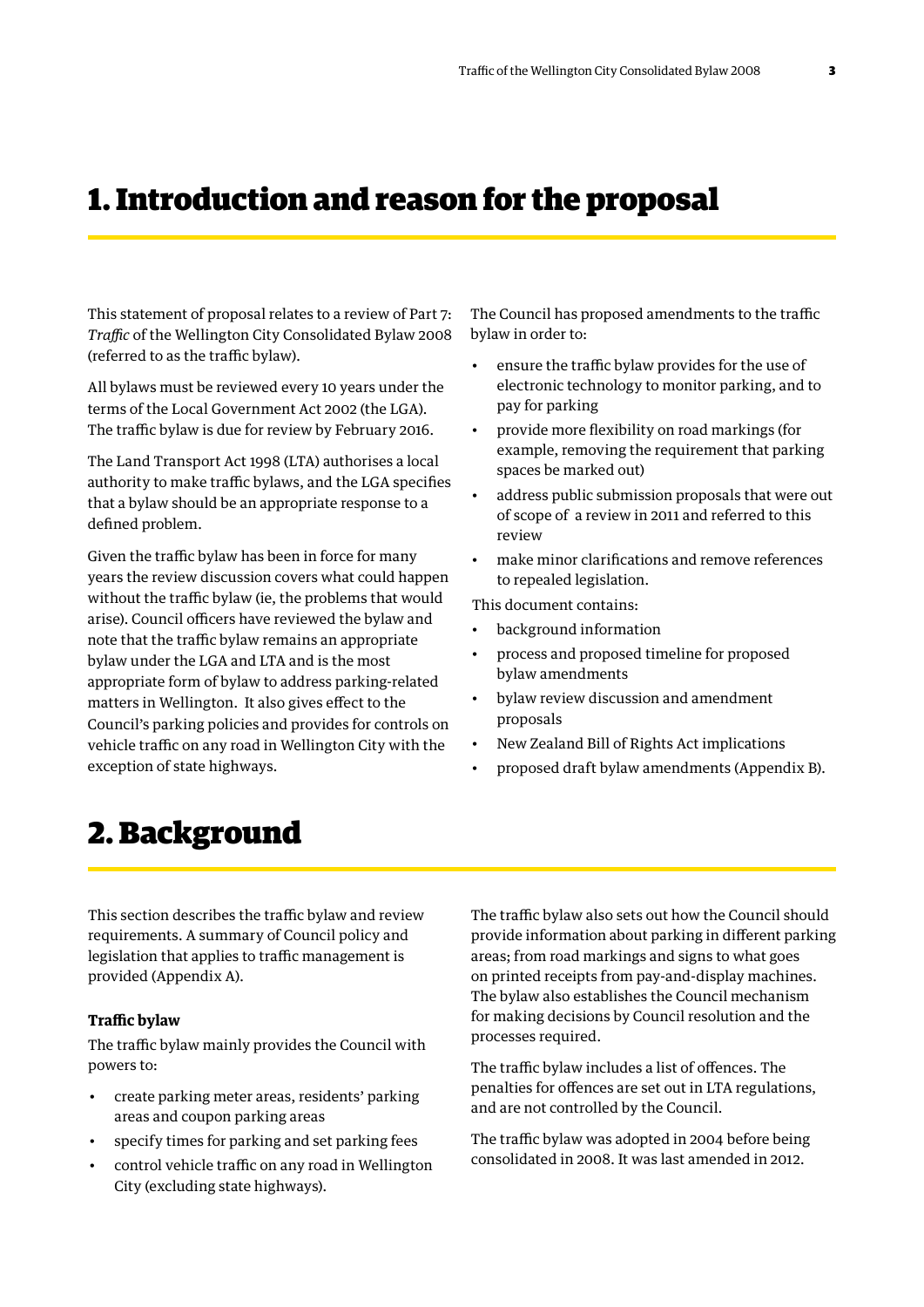## **Parking Policy**

The Wellington City Council Parking Policy 2007 (the Parking Policy) sets out the Council's intentions for managing the supply and demand for parking and other traffic matters. Key principles of the Parking Policy are:

- on-street parking is prioritised for shoppers rather than commuters
- residents should be able to park near their homes in designated areas.

### **Land Transport Act 1998 (LTA)**

The content of the traffic bylaw is empowered by the LTA (Section 22AB), which states that a local authority can make a bylaw on specific traffic and parking matters.

The traffic bylaw should be read alongside the Land Transport (Road User) Rule 2004 – a government regulation made under the LTA, which establishes detailed traffic rules (eg traffic signals, pedestrian crossings, parking, speed limits).

### **Local Government Act 2002 (LGA)**

The LGA sets out procedural requirements for making or amending a bylaw. Provisions were added to the LGA in 2006 to require bylaws to be reviewed every 10 years. The Government's intent in creating the new provisions was to ensure a regular cycle of review for bylaws.

Bylaws that are not reviewed within two years of a review becoming due are automatically revoked (Sections 158–160A). The traffic bylaw became eligible for review on 25 February 2014 and the review must be completed by 25 February 2016.

The LGA procedural requirements for reviewing a bylaw are the same as those for creating a bylaw (Section 155 of the LGA). At review, a local authority must consider whether a bylaw is the most appropriate way of addressing a perceived problem and whether the proposed form of the bylaw is appropriate. The Council must also show that the bylaw is not inconsistent with the New Zealand Bill of Rights Act 1990 (NZBORA).

Section 22AD of the LTA states that the special consultative procedure set out in section 83 of the LGA is to be used for making a bylaw under section 22AB of the LTA.

After deciding to adopt any amendments to the bylaw, the local authority must give public notice of when the bylaw or amendments come into operation.

# 3. Review discussion and proposals

This discussion reflects analysis of the traffic bylaw by Council staff. The public consultation process is designed to bring any public concerns or suggestions into the review process.

## **3.1 Is the traffic bylaw still appropriate under the LTA and LGA?**

As the traffic bylaw scope is defined by the LTA, Council officials note that there have been no significant changes to the LTA that would require material changes to the traffic bylaw.

### **The perceived problem**

Under the LGA requirements for a bylaw to address a problem, officials have considered the question: What if there was no traffic bylaw?

Thousands of cars, service vehicles, buses and taxis use parking in the city every day. This includes around 3400 metered parking spaces and some 5900 residential and coupon parking spaces. The enforcement of the bylaw is undertaken by the Parking Services team at the Council.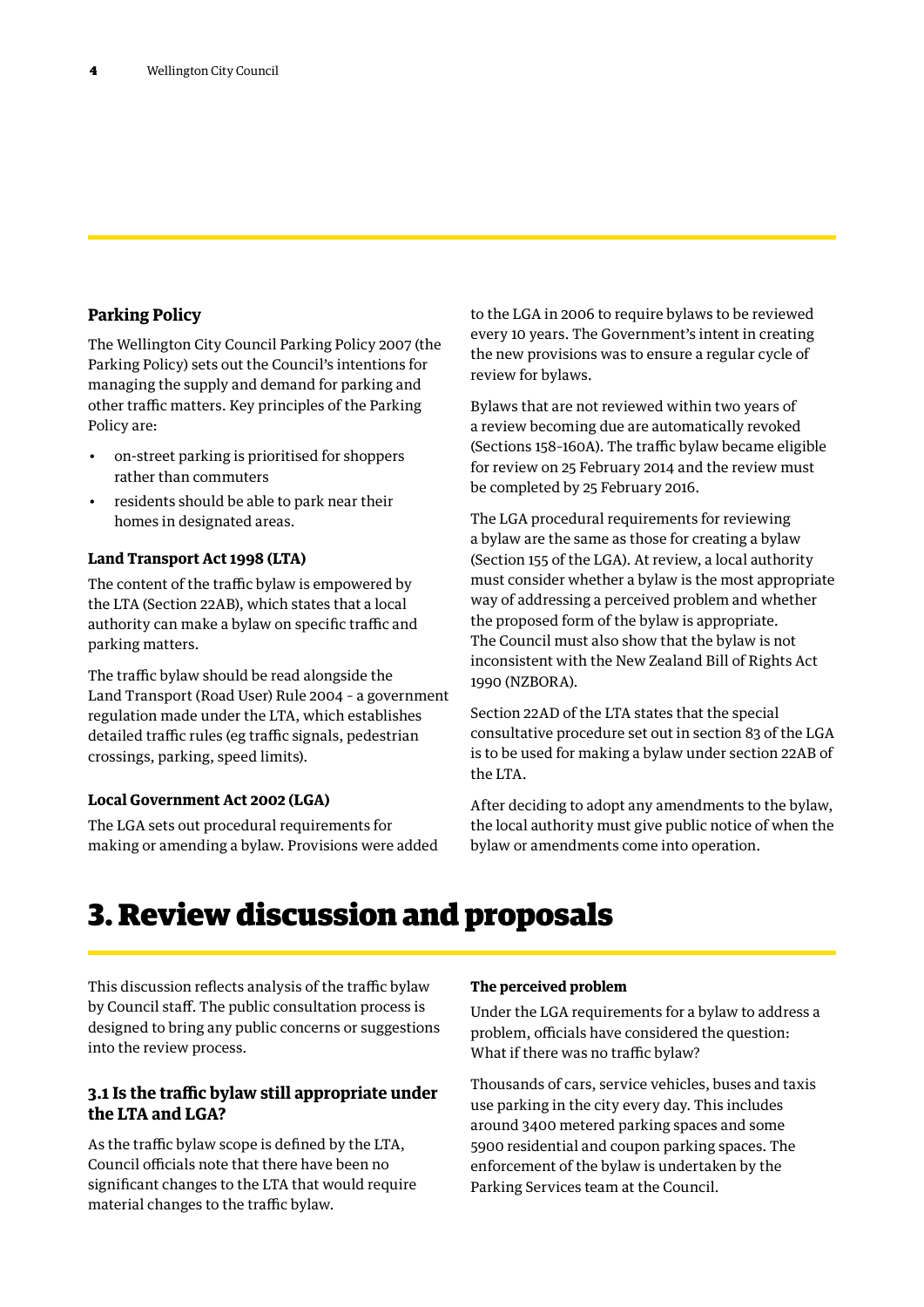Without the bylaw, the Council would not be able to create different parking types (coupon, resident, pay-and-display) or charge fees for parking in the city. On-street parking would quickly fill with commuters, leaving little or no parking for shoppers and residents. Without the traffic bylaw there is no mechanism to give effect to the Council's intentions set out in the Parking Policy (as noted, to prioritise on-street parking for shoppers and residents).

### **Is the traffic bylaw the most appropriate way of addressing that problem?**

If the traffic bylaw were repealed, the Council would be unable to ensure the availability of on-street parking for shoppers and for residents in the city. The provisions of the bylaw are appropriate under the LTA, and do not duplicate any other legislation or traffic controls. If repealed, the only controls that could be enforced are those in the LTA and regulations made under the LTA (for example, no parking on a pedestrian crossing). There would also be no power for restrictions to be imposed by resolution.

The bylaw is the unique instrument for the provision and enforcement of metered parking, residents' parking, and coupon parking.

Therefore, the Council does not recommend repeal of the traffic bylaw.

The traffic was reviewed in 2011 and amended to:

- clarify if motorcycles could use pay-and-display parking areas
- clarify exemptions for residents' parking schemes
- remove offences specific to taxis that were unenforceable
- amend the resolution-making process
- editorial changes to improve the clarity of the bylaw.

Further changes to the traffic bylaw were made in 2012 to introduce taxi restricted areas.

The review in 2011 was to address specific issues and was not structured to meet the terms of the LGA for the 10-yearly reviews (which require consideration of

whether a bylaw is still appropriate). However because of the 2011 review the traffic bylaw has remained current.

Since 2011 there have been some technological developments and some interpretation issues have been raised with the Council. These matters and proposed amendments are discussed below (Section 3.2). The proposed amendments are the most appropriate way to address problems that could arise if the amendments are not made; mainly uncertainty around the use of some new electronic technology and a lack of flexibility in urban design.

### **Is the proposed bylaw the most appropriate form of the bylaw?**

The traffic bylaw is part of the consolidated bylaw and there are no reported issues to warrant changing it to a stand-alone bylaw. Subject to the proposed amendments addressed below, the Council considers that the form of the bylaw as proposed is the most appropriate form of bylaw.

#### **3.2 Does the traffic bylaw require amendment?**

In this LGA review, officers have identified ways to improve the traffic bylaw to better cater for technological developments since 2011, and to address some interpretation issues that have arisen. Amendments to the traffic bylaw are proposed in this review to:

- ensure the traffic bylaw provides for the use of electronic technology to monitor parking, and to pay for parking
- provide more flexibility on road markings (for example, removing the requirement that marking of parking spaces is to be only in white paint)
- address public submission proposals that were out of the scope of a review in 2011 and referred to this review
- make minor clarifications and remove reference to repealed legislation.

These matters are discussed below and the amendments proposed in the traffic bylaw (Appendix B).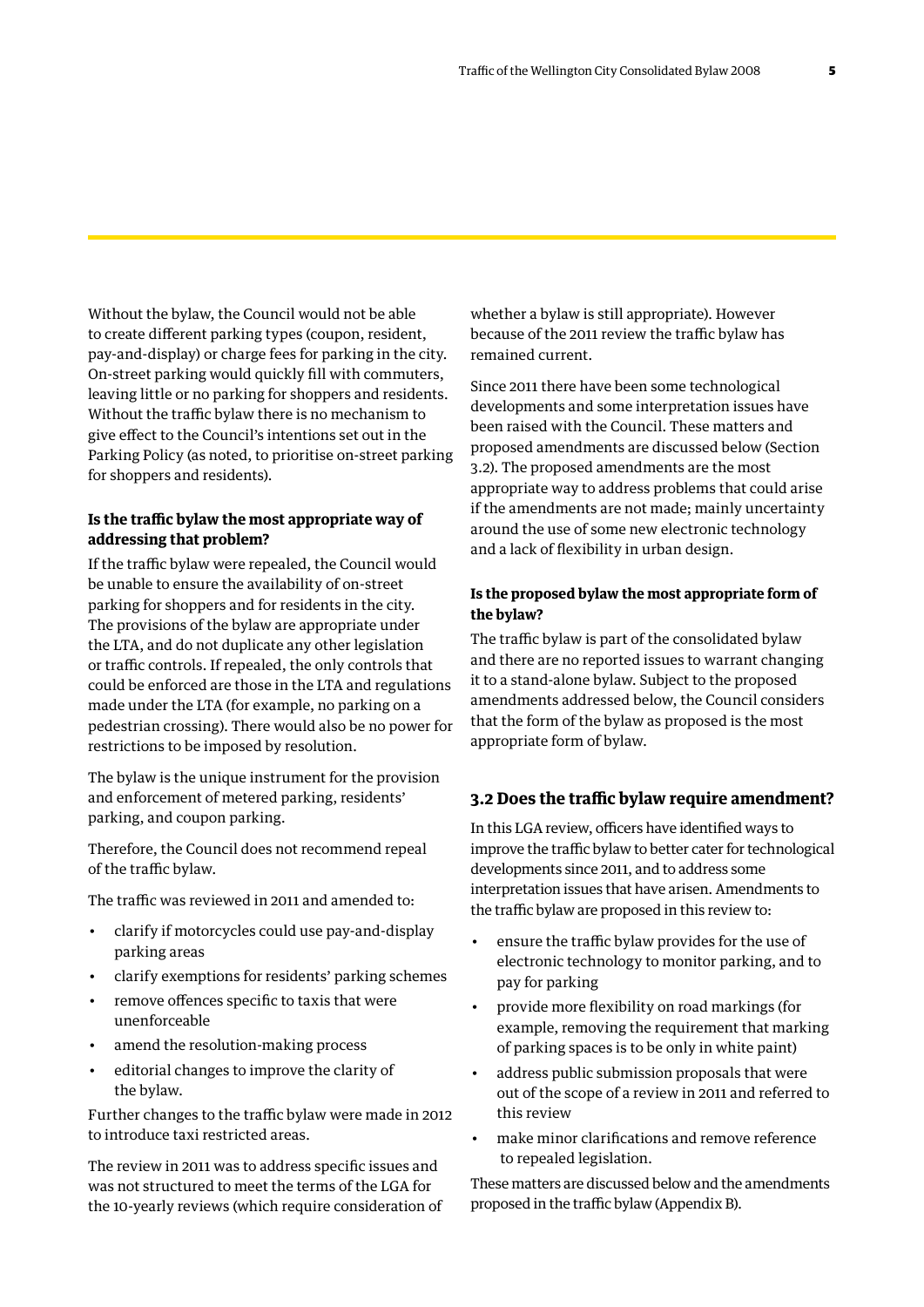## **3.3 Electronic technology**

### **Electronic technology to monitor parking space occupancy**

The Council is conducting trials of electronic parking technology that can monitor whether a parking space is occupied or not. This type of technology has the ability to change the way on-street parking is managed and enforced in Wellington. In the future, information from electronic parking technology could be used to:

- let drivers know where on-street parking is available
- remind motorists when their paid parking is due to expire
- provide parking officers with reliable information about how long cars have been parked.

There are several potential benefits associated with electronic monitoring of parking space occupancy, for example:

- those trying to find a park will have access to "real time" information on parking availability
- parking officers will know for how long a car has not moved and have evidence
- parking users will be able to top up their parking remotely and not need to estimate their use at the start or return to a vehicle to top up.

The existing bylaw does not explicitly mention the use of electronic parking monitors. While the bylaw as drafted can support their use, if they are not mentioned it may encourage a situation where a parking infringement (in an area monitored electronically) is challenged. To avoid uncertainty it would be prudent to ensure electronic monitors are provided for, if they are to be relied on for parking enforcement and to support remote payment (topping up parking by text, email or other electronic communication).

### **Electronic receipts**

The existing bylaw refers to pay-and-display parking, and that parking users have to display evidence in the vehicle that they have paid for the parking.

If a parking space is electronically monitored, receipts will not have to be displayed, as there will be a record of when a car entered or left a parking space.

The bylaw should note that electronic receipts may be issued, so that there does not appear to be a contradiction against pay-and-display provisions in the bylaw if only an electronic receipt is required (as an electronic receipt will not be capable of being "displayed").

### **Proposed amendments**

Proposed amendments to more clearly address electronic monitoring of parking space occupancy and electronic receipts are mainly (Appendix B):

- a definition of the term "electronic communications" based on the provisions in the Electronic Transactions Act 2002
- an amendment to the definition of a pay-anddisplay machine so it can issue a receipt by print or electronic communications
- referral to state "if a print receipt is required"
- a definition of an electronic parking monitor, and
- amending offences to include tampering with electronic parking technology.

## **3.4 Road markings for parking**

The traffic bylaw specifies that the Council must mark out parking spaces, and the Land Transport Rule 2004: Traffic Control Devices (TCD) specifies that marked out spaces must be marked out in white lines (or yellow in the case of loading zones and disabled parking). The TCD specifies that all angle parking must be marked out, but does not specify that parallel parking must be marked out.

The Council has used brickwork in some areas to mark out parking places, and would like to have the flexibility to use brickwork in some urban areas as a design aesthetic. Council officers have noted that most people park within the brick-marked parking space boundaries, and they are no more or less well observed than white lines. Across the city about 200 infringements are issued every year for parking across the boundaries of a parking space.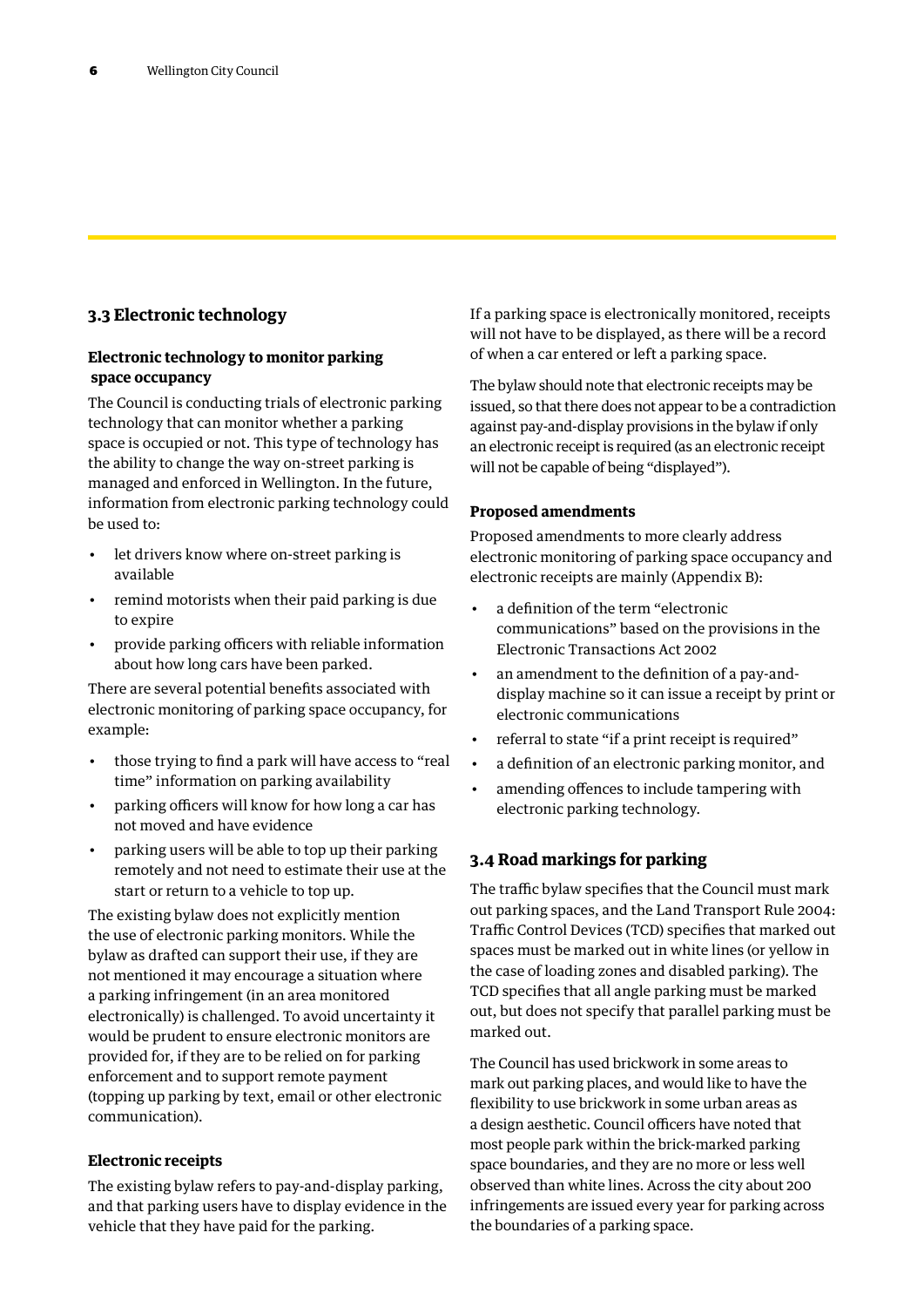At the moment, the Council has to paint white lines in bricked areas, or avoid enforcement of pay-anddisplay related parking offences in the bricked areas.

The Council has asked the Government to consider amending the TCD to provide more flexibility around road marking to enable the use of brick or other marking in future.

Council officers recommend that the traffic bylaw is amended to remove the requirement to mark out parking places. The effect of the amendment would be:

- parallel parking spaces will not have to be marked out (unless it is covered by a single meter)
- parking area limits for multiple parking meter areas would still have to be indicated in signs (no change), and
- the Council could use brick or other methods to indicate parallel parking limits
- where white lines do not indicate parking space limits, Council officers will still be able to enforce bylaw time restrictions and fee payment, but will not be able to enforce the offence of parking in more than one space because technically there would be no parking spaces 'marked out' in terms of the TCD (unless white lines are used).

The change would not affect angle parking road markings. These have to be in white for any enforcement to take place, as the TCD specifies that angle parking must be marked out.

The Council is still likely to mark out parallel parking in most places, but the changes will provide the option for more flexible urban design.

Council officials propose to repeal section 2.2(a) of the bylaw (Appendix B) in order to address this issue. Consequential amendments are also proposed to other provisions to ensure that they apply to parking areas even when there are no marked spaces.

## **3.5 Submissions made in 2011**

During the review of the traffic bylaw in 2011 to address specific issues, one submitter raised several matters that were deemed out of scope, and referred to this review by the Council and addressed below (Table 1).

### **3.6 Other**

Two other minor amendments are proposed:

- The word 'except' is deleted in Section 8.4 (Appendix B) following correspondence with the Council that the wording of the section was confusing.
- An out of date reference to the Transport Act 1962 is deleted and replaced with the correct reference to the LTA in Section 6.3 (Appendix B).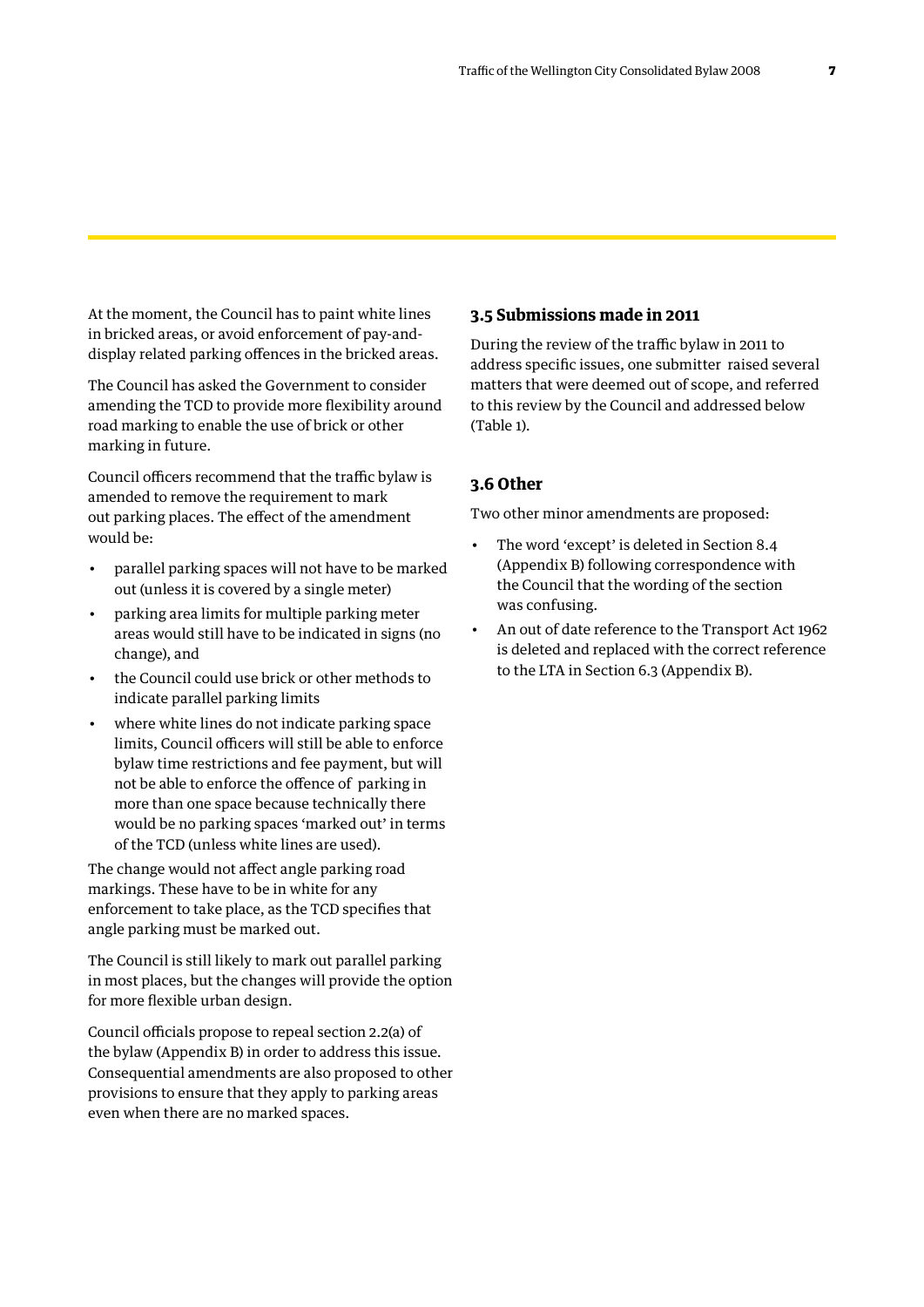## **Table 1: Submissions made in 2011 referred to this review of the bylaw**

| <b>Submission Summary</b>                                                                                                                                                         | <b>Officer Comment</b>                                                                                                                                                                                                                                                                                                                                                           |  |  |
|-----------------------------------------------------------------------------------------------------------------------------------------------------------------------------------|----------------------------------------------------------------------------------------------------------------------------------------------------------------------------------------------------------------------------------------------------------------------------------------------------------------------------------------------------------------------------------|--|--|
| The requirement to display a coupon<br>immediately if you are going to be parked<br>for more than the free parking period is too<br>onerous [refers 8.4 (b)].                     | The intention is that there is no grace period once the free parking<br>period (for example, two or three hours) has ended and a coupon<br>needs to be displayed. The wording has been amended to make this<br>clearer (Appendix B, Section 8.4(b)).                                                                                                                             |  |  |
| The wording of 8.12a (exemptions from coupon<br>parking) is unclear, particularly in relation to the<br>exemption for residents (8.12(a)) and the other<br>exemptions in 8.12(d). | Agree. The ordering of the section has been changed for clarity and<br>minor text amendments made (Appendix B, Section 8.12(a) - (d)).                                                                                                                                                                                                                                           |  |  |
| The bylaw should be amended so that<br>language is gender-neutral (for example 8.10)                                                                                              | Agree. Gender-neutral language is standard in modern drafting. No<br>other cases of non-gender-neutral language were found (Appendix<br>B, Section 8.10).                                                                                                                                                                                                                        |  |  |
| The mechanisms for giving notice of work<br>on the road (including resealing etc) should<br>include a sign in the street, and the use of<br>these signs should be compulsory.     | Road signage for road works is now governed by the Code of<br>Practice for Temporary Traffic Management (COPTTM): Part 8 of the<br>Traffic Control Devices Manual. Officials do not recommend creating<br>any overlap or duplication with the manual.                                                                                                                            |  |  |
| Part 7, 3.2 and 3 should be amended so that<br>where there is a conflict between signage and<br>the meter; the motorist should be given the<br>benefit of the doubt.              | Photographs of signage and meters are taken and placed on record<br>when infringements are issued, so records are clear with little scope<br>for conflict. The bylaw provides a starting point for resolving conflict.<br>Some wording improvements are proposed, but officials propose<br>conflict continue to be managed on a case-by-case basis (Appendix B,<br>Section 3.3). |  |  |
| The definition of road should be clarified to<br>confirm whether it applies to private roads.                                                                                     | The bylaw refers to the Local Government Act 1974 for a definition<br>of 'road', and in the Act 'private road' is not part of the definition of<br>a road, so it is not a part of the definition for the bylaw. The bylaw<br>does specifically mention where private roads are included;<br>at Sections:                                                                         |  |  |
|                                                                                                                                                                                   | • 9.9 removal of bulk bins not in compliance with bylaw                                                                                                                                                                                                                                                                                                                          |  |  |
|                                                                                                                                                                                   | • 9.10 powers to declare a private road a no parking area (with the<br>agreement of all residents), and                                                                                                                                                                                                                                                                          |  |  |
|                                                                                                                                                                                   | • Section 13(n), offence to leave a vehicle that cannot be driven, for<br>more than 7 days, in a private road.                                                                                                                                                                                                                                                                   |  |  |
|                                                                                                                                                                                   | Officials recommend no change. The bylaw is sufficiently clear about<br>when private roads are in the scope of the bylaw.                                                                                                                                                                                                                                                        |  |  |
| The working of Part 5: 14.2 and 14.3 contains a<br>contradiction.                                                                                                                 | Amendments to Part 5: Public Places of the Wellington City<br>Consolidated Bylaw 2008 are not in the scope of this review.                                                                                                                                                                                                                                                       |  |  |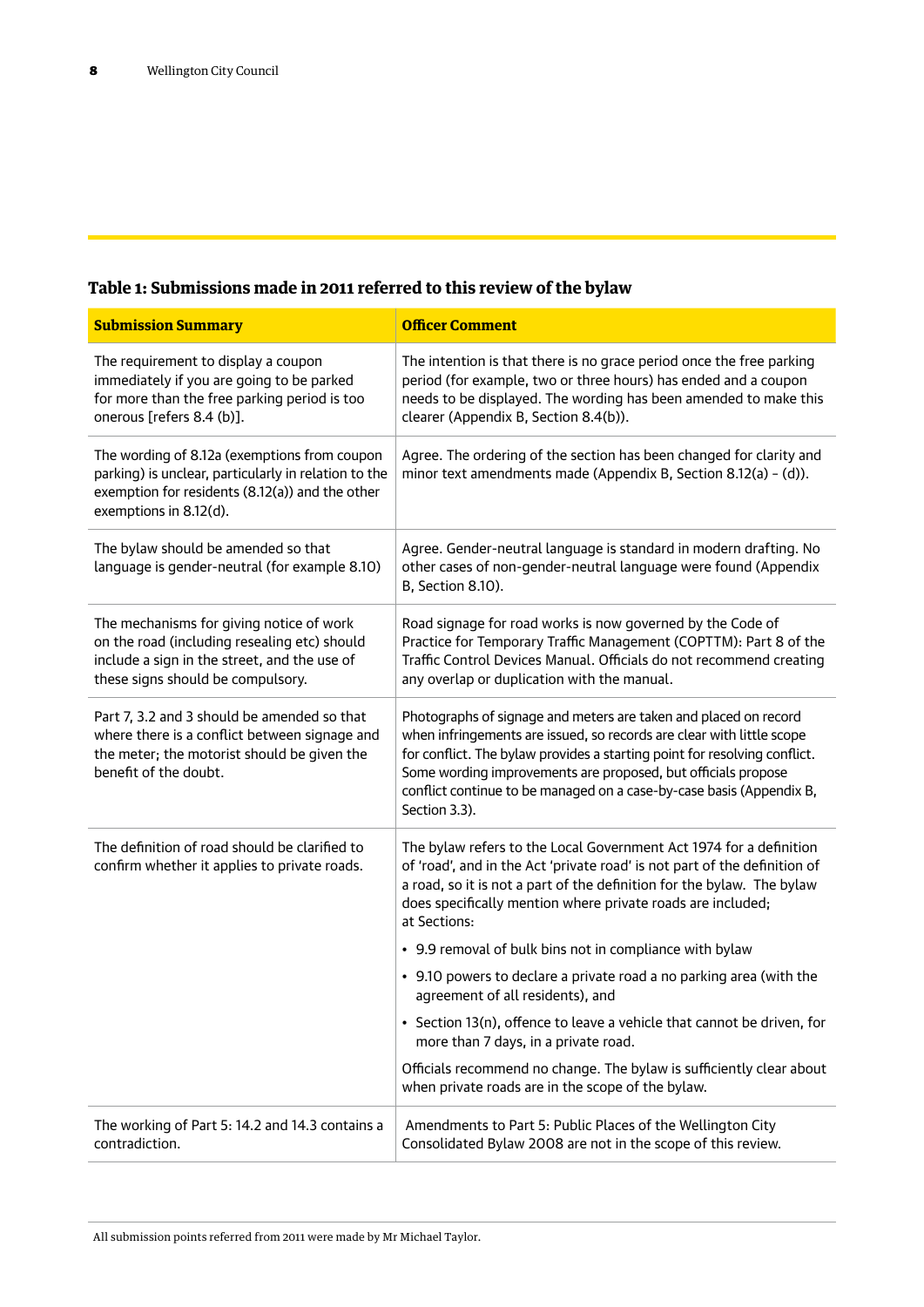# 4. New Zealand Bill of Rights Act 1990 (NZBORA) implications

Under section 155(3) of the LGA the Council is obliged to consider whether the proposed bylaw creates any implications under the NZBORA. The LGA expressly requires that bylaws are consistent with the NZBORA.

The only right or freedom recognised under the NZBORA that the Council considers could potentially be impinged by the bylaw is freedom of movement. However, even if it could be established that the bylaw restricts freedom of movement, it is considered to be a reasonable restriction of that right.

The Council considers that the proposed bylaw is not inconsistent with NZBORA and does not give rise to any implications under the NZBORA.

The bylaw amendments do not go beyond what is required to achieve the objectives discussed in this paper and adheres to LGA requirements of amending a bylaw.

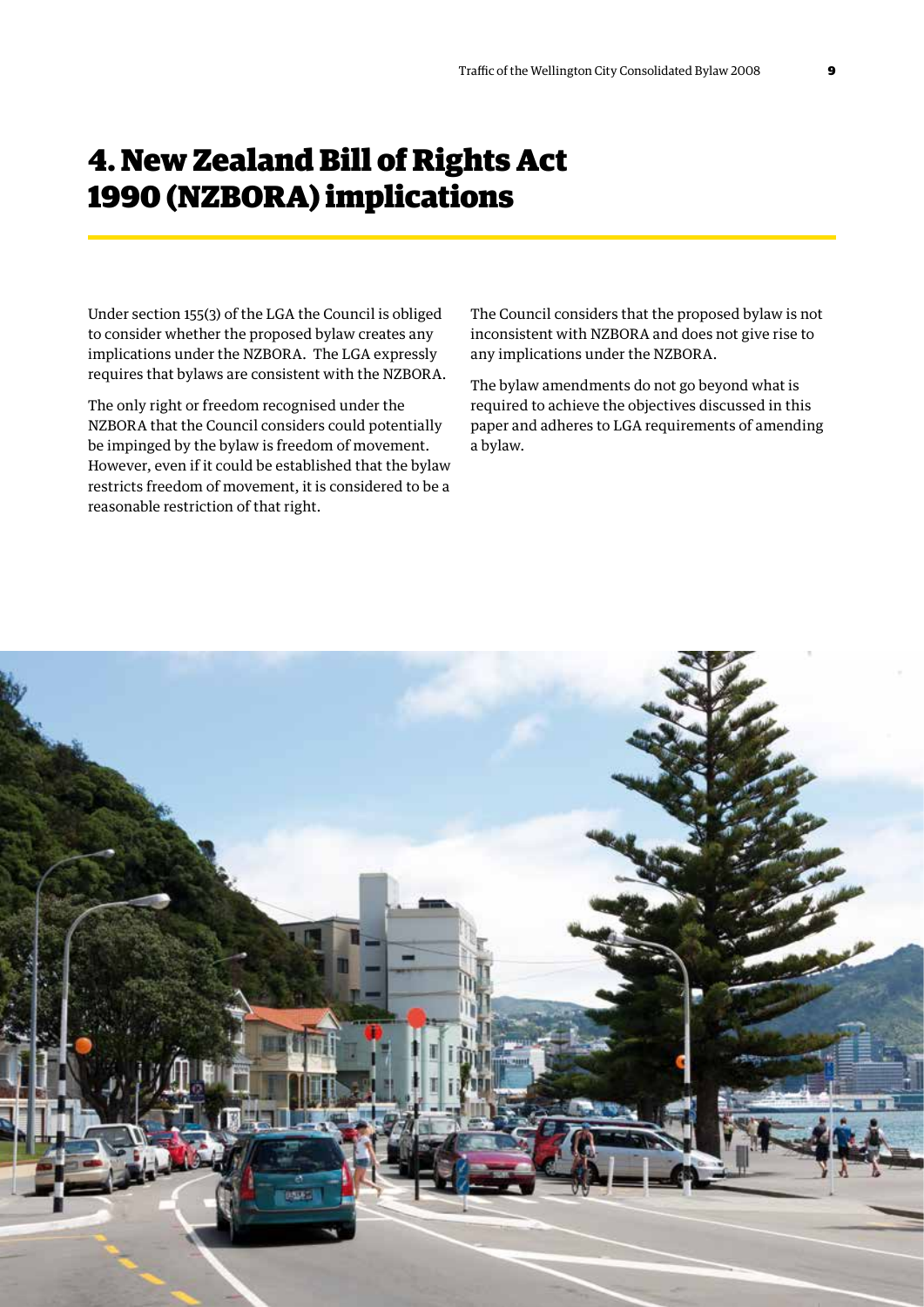# Appendix A: Council policy and legislation for traffic management

| <b>Legislation/Bylaw/Policy</b>                                              | <b>Scope</b>                                                                                                                                                                                                                          | Relevance to the traffic bylaw review                                                                                                                                 |
|------------------------------------------------------------------------------|---------------------------------------------------------------------------------------------------------------------------------------------------------------------------------------------------------------------------------------|-----------------------------------------------------------------------------------------------------------------------------------------------------------------------|
| Land Transport Act 1998 (LTA)                                                | Local government can make bylaws on<br>specific traffic and parking matters.                                                                                                                                                          | • Legislation that provides the mandate<br>for the Council to make traffic bylaws.<br>• Ensure any proposed amendments are<br>still in the scope of LTA Section 22AB. |
| Land Transport (Road User)<br>Rule 2004 (Road User Rule)                     | Rules about all on-road traffic matters.<br>Stationary and moving vehicle offences.<br>Stationary vehicle offences can be enforced<br>by Council parking officers (examples;<br>parking on intersections or pedestrian<br>crossings). | • LTA regulations that operate<br>alongside the traffic bylaw.                                                                                                        |
| Land Transport (Offences and<br>Penalties) Regulations 1999<br>(Schedule 1B) | Fees for parking offences. From \$12 for<br>parking over the time limit (not more than<br>30 minutes), \$60 for parking on clearways<br>and other restricted areas, and \$40 for most<br>other offences.                              | • LTA regulations that operate<br>alongside the traffic bylaw.                                                                                                        |
| Land Transport Rule: Traffic<br><b>Control Devices 2004</b>                  | Rules about how restrictions should be<br>reflected (eg, markings and signage).                                                                                                                                                       | • LTA regulations that operate<br>alongside the traffic bylaw.                                                                                                        |
| Local Government Act<br>2002 (LGA)                                           | Local government can make bylaws,<br>terms and conditions for making and<br>reviewing bylaws.                                                                                                                                         | • The LGA sets out the process and<br>terms for bylaw reviews.                                                                                                        |
| Traffic Bylaw                                                                | Made under terms and conditions of the<br>LTA and the LGA. Enables the Council to<br>control on-street parking, set different<br>types of regimes to charge for parking,<br>and enforce parking.                                      | • The traffic bylaw under review.                                                                                                                                     |
| <b>Wellington City Council</b><br>Parking Policy                             | Sets the Council's intentions for managing<br>on-street parking spaces in central, inner<br>residential and suburban areas.                                                                                                           | • The traffic bylaw is relied on to<br>give effect to policy decisions (for<br>example, enables the Council to<br>charge for parking).                                |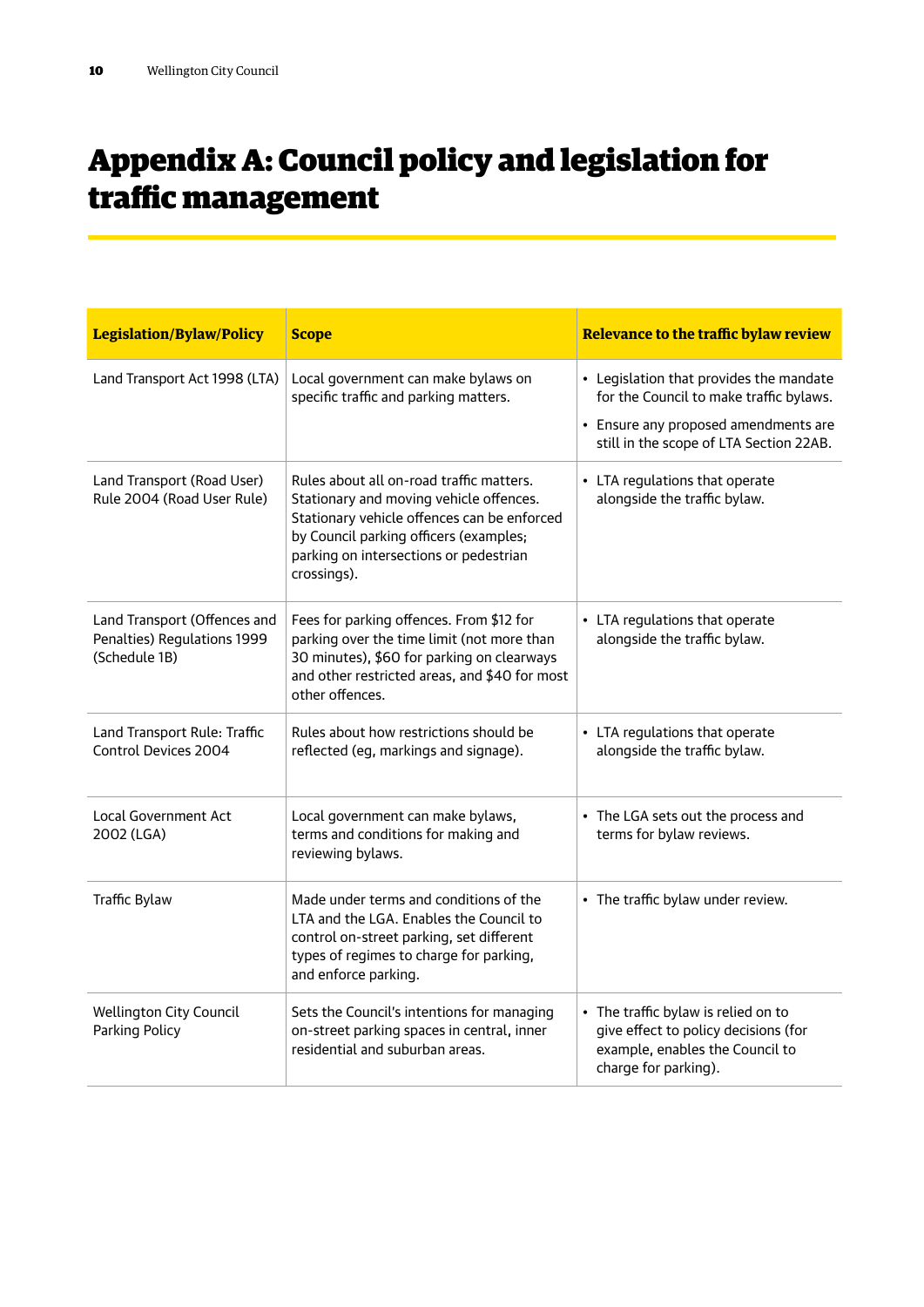# Appendix B: Proposed amended traffic bylaw

### **Part 7: Traffic of the Wellington City Consolidated Bylaw 2008**

Proposed review amendments are indicated in strikethrough and blue text.

#### **Purpose**

The purpose of this Part of the Bylaw is to set the requirements for parking and control of vehicle traffic on any road in Wellington City, excluding State Highways controlled by the New Zealand Transport Agency.

This Part of the Bylaw is made pursuant to section 22AB of the Land Transport Act 1998. In addition, traffic and parking issues are also regulated and controlled by other Acts and Regulations. This includes the Land Transport (Road User) Rule 2004, which should be referred to in conjunction with this Bylaw.

### **1. Definitions and interpretation**

**1.1** In this Part of the Bylaw, unless the context otherwise requires:

> Authorised Officer means any person appointed or authorised by the Council to act on its behalf and includes any Parking Warden appointed under section 128D of the Land Transport Act 1998 or Police Officer.

Coupon Parking Space means a space in a coupon parking area which is suitable for the accommodation of a motor vehicle.

**Coupon Parking Area** is a "zone parking control" under the Land Transport Rule: Traffic Control Devices 2004 and means any area of land or building belonging to or under the control of the Council which is authorised by resolution of the Council pursuant to clause 11 of this Bylaw as a place where vehicles may be parked using parking coupons.

**Parking Coupon or Coupon** means a coupon issued by or on behalf of the Council to any person authorising the parking of a vehicle in a coupon parking space in accordance with these Bylaws.

**Driver** of a vehicle includes any person in charge of the vehicle.

**Electronic Parking Monitor** means a form of technology used to monitor whether a vehicle is occupying a parking space.

**Electronic communications** shall have the same meaning as the Electronic Transactions Act 2002

**Footway** or **Footpath** means as much of any road or public place that is laid out or constructed by the authority of the Council for pedestrian use.

Metered Area means a road, area of land or building owned or controlled by the Council which is authorised by resolution of the Council to be used as a parking place and at which parking meters or multiple parking meters are installed and maintained, but does not include any Multiple Parking Meter area as defined herein.

**Multiple Parking Meter** means a parking meter which functions in respect of more than one parking space and includes pay and display parking meters.

#### **Parking** means:

- a. in relation to any road where parking is governed by the location of parking meters or multiple parking meters placed pursuant to this Bylaw, the stopping or standing of a vehicle on that portion of the road for any period exceeding 5 minutes; and
- b. in relation to any other road, the stopping or standing of a vehicle on a portion of the road.

**Parking Meter** means a device, in relation to the time for which a vehicle may be parked in a parking space or in accordance with this Bylaw, designed to either:

- a. measure and indicate the period of time paid for and which remains to be used; or
- b. issue a receipt, by print or electronic communications, showing the period of time paid for and accordingly which remains to be used;

and includes single, multiple and pay and display parking meters and any other device (for example, electronic application) that is used to collect payment in exchange for parking a vehicle in a particular place for a limited time.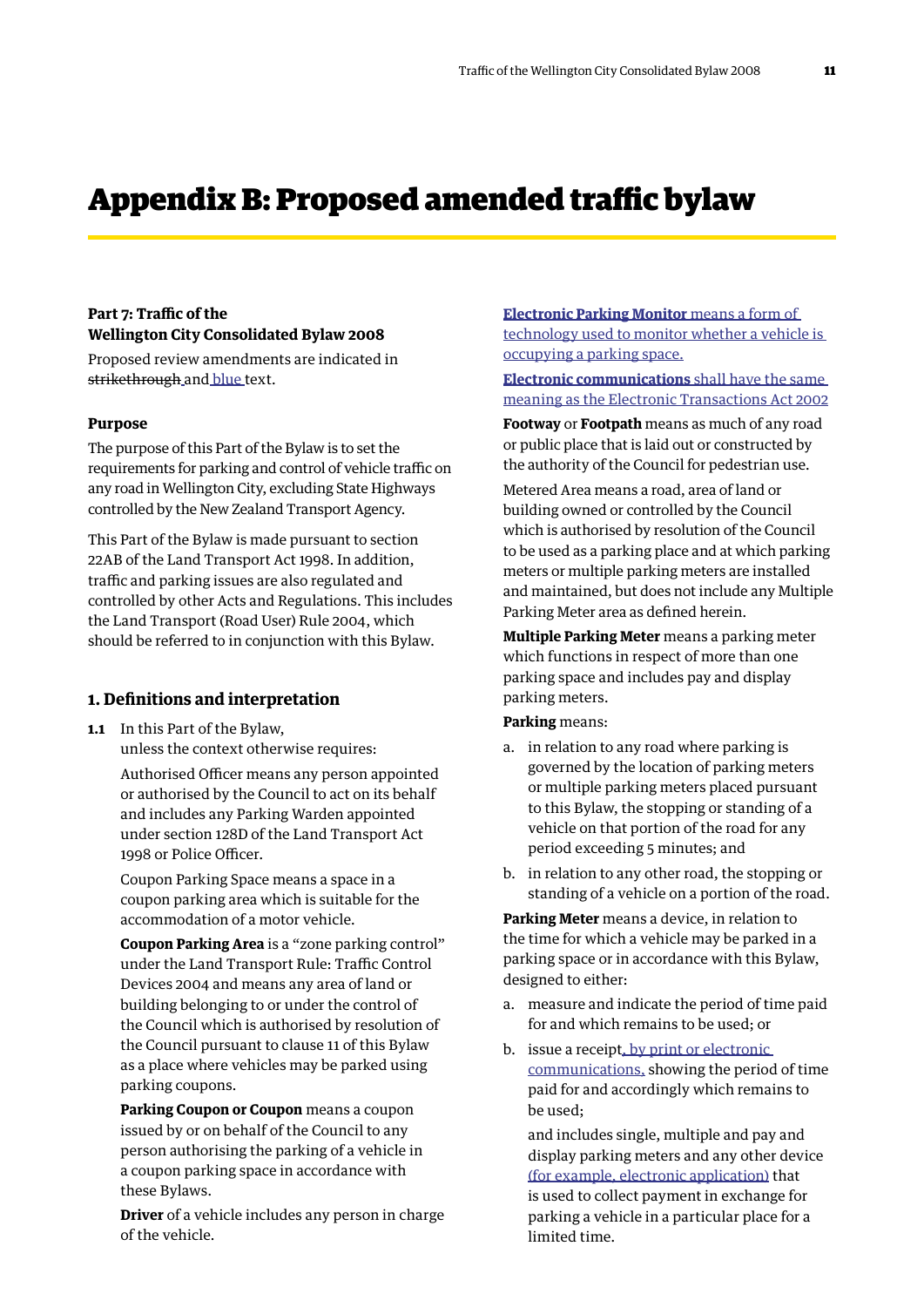**Parking Meter Area** means a road, area of land or building owned or controlled by Council which is authorised by resolution of council to be used as a parking place and at which parking meters are installed and maintained.

**Parking Space** means a space or section in a parking meter area indicated by and lying within any markings made by the Council (whether by paint or otherwise) for the accommodation of a vehicle, and "metered space" and "metered parking space" have a corresponding meaning.

**Pay and Display Parking Meter** means a parking meter designed for the purpose of issuing a receipt, by print or electronic communications, indicating the date and time of payment of a fee, amount of fee paid and time until which a vehicle may be parked within a parking meter area controlled by that pay and display parking meter.

**Permit** means a permit to park a vehicle on a road supplied by the Council, under this Bylaw.

**Prescribed Fee** means New Zealand coin, or token, card, prepaid parking device, or other system of payment prescribed by resolution of Council pursuant to this Bylaw as the fee payable for parking in a parking meter area.

**Reserve** shall have the same meaning as in the Reserves Act 1977.

**Resident**, in respect of a particular road the subject of a Residents Parking Scheme Resolution under this Bylaw, means a person whose only or principal residential accommodation is a dwelling or other building which has its only or principal legal access from that particular road, or which has such access in the vicinity of that road.

**Residents' Parking Scheme** means the provision by the Council of parking places for residents pursuant to a Resolution passed under this Bylaw which may be in conjunction with any ancillary parking or loading resolutions for all vehicles used by non-residents.

**Road** shall have the same meaning as in section 315 of the Local Government Act 1974 and shall where the context requires include a street (excluding State Highways) and any place the public has access to, whether as of right or not.

**Single Parking Meter** means a parking meter designed for the purpose of measuring and indicating the time for which a vehicle may be parked in a particular parking space.

**Taxi** means a motor vehicle that is:

- a. a small passenger service vehicle; and
- b. fitted with a sign on its roof displaying the word 'taxi' and any other signs required by  $l$ aw.

**Taxi Restricted Parking Area** means the area or areas of Road identified as such by Council resolution from time to time.

**1.2** Notwithstanding anything in Part 1 of this Bylaw, but subject to clause 1.1, any words, phrases or expressions used in this Part of this Bylaw which have meanings assigned to them by the Local Government Act 1974, the Land Transport Act 1998, and Rules made under the Land Transport Act 1998 or any amendments thereof, shall have the meanings as are respectively assigned in those Acts/Rules, unless those meanings would be repugnant to, or inconsistent with, the context in which such words, phrases or expressions, occur.

### **2. Creation of parking meter areas**

- **2.1** The Council may from time to time pass a resolution to:
	- a. Declare that any road or land controlled by the Council is a parking meter area.
	- b. Declare the times and for how long vehicles may park in parking spaces or parking meter areas.
	- c. Fix the fees that must be paid for the parking of vehicles within parking spaces or parking meter areas.
	- d. Provide for and regulate the operation, maintenance, control, protection, use or discontinuance of parking spaces, parking meter areas, and parking meters.
- **2.2** In accordance with any resolution under clause 2.1:
	- a. The Council shall mark out parking spaces in parking meter areas [repealed]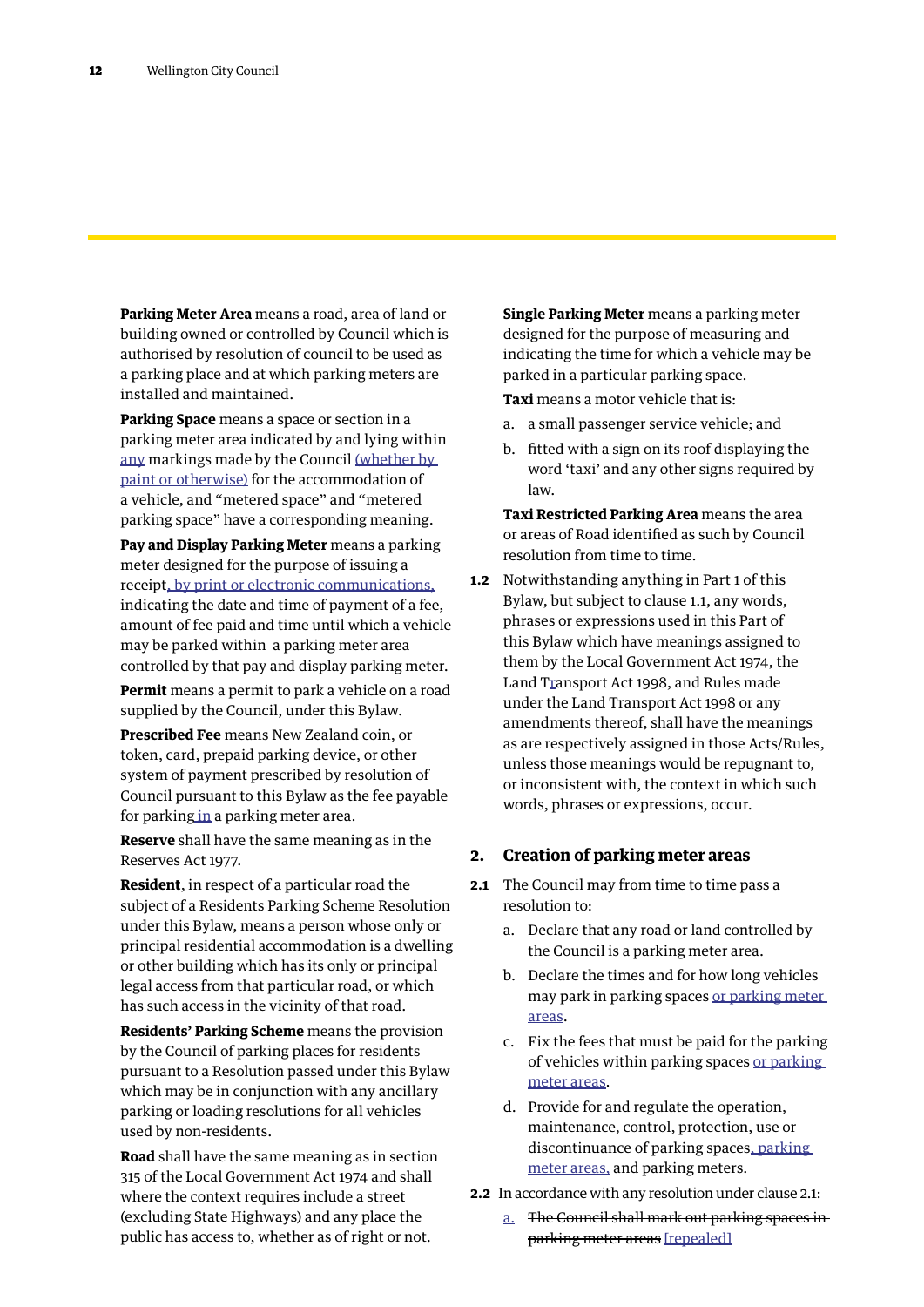- b. Single parking meters (except multipleparking meters) shall be placed on and firmly fastened to the kerb or footway adjoining each parking space and each parking meter shall clearly display the period of time for which a vehicle may be parked in that parking space and the prescribed fee required to activate the meter.
- c. Multiple parking meters shall be located within the parking meter area which they are to control. A multiple parking meter shall be erected in a position where it is clearly visible. Details of the period of time for which a vehicle may park within the area and the prescribed fee required to activate the meter shall be clearly indicated on the meter.
- d. The limits of parking meter areas controlled by single parking meters shall be indicated by white markings painted on the street or area, or otherwise marked, by the Council. The limits of parking meter areas controlled by multiple parking meters shall be indicated by signs.

### **3. When parking by meter applies**

- **3.1** A parking meter shall apply during the hours set by resolution of the Council and shown on the meter.
- **3.2** Subject to any parking time limits and restrictions, any metered parking space or area may be occupied without charge on any days, hours, or in any locations where there are specific exceptions made by resolution of the Council.
- **3.3** If any conflict arises between a resolution regarding the application of any parking meter as it may be shown on the meter) and any other resolution regarding traffic control (as may be shown on any sign erected), then the provisions of the latter resolution shown on such the signs shall apply.

### **4. Parking at parking meters**

- **4.1** In respect of areas controlled by parking meters:
	- a. No driver of a vehicle shall park:
	- i. a vehicle on or over any marking indicating the limits of the parking space or area, or
	- ii. so that the vehicle is not entirely within the any markings which indicate the limits of the parking space or area.

However, where a vehicle has a trailer attached, the driver of it may park the vehicle and trailer in two adjacent parking spaces which are in the same alignment, paying the fees as are required for both spaces.

- b. In an angle park, the front or the rear of the vehicle (as the case may be) shall be as near as is practical to the kerb.
- c. No driver of a vehicle shall park it in a parking space which is already occupied by another vehicle, provided that more than one motor cycle may be parked in a parking space.
- d. Where more than one motorcycle occupies a parking space only one parking fee for any authorised period shall be required. However, no motorcycle shall remain parked in the parking space while the parking meter placed at that parking space shows the authorised period has expired, or for a time in excess of the maximum authorised period.
- e. Subject to paragraph (f) of this clause, if the parking space or area is parallel to the kerb or footpath, the driver of any vehicle (except a motorcycle) shall park the vehicle so that it is headed in the general direction of the movement of the traffic on the side of the street on which it is parked.
- f. A motorcycle may be parked otherwise than parallel to the kerb or footpath provided that during the hours of darkness it shall be sufficiently illuminated so as to be visible from at least 50 metres.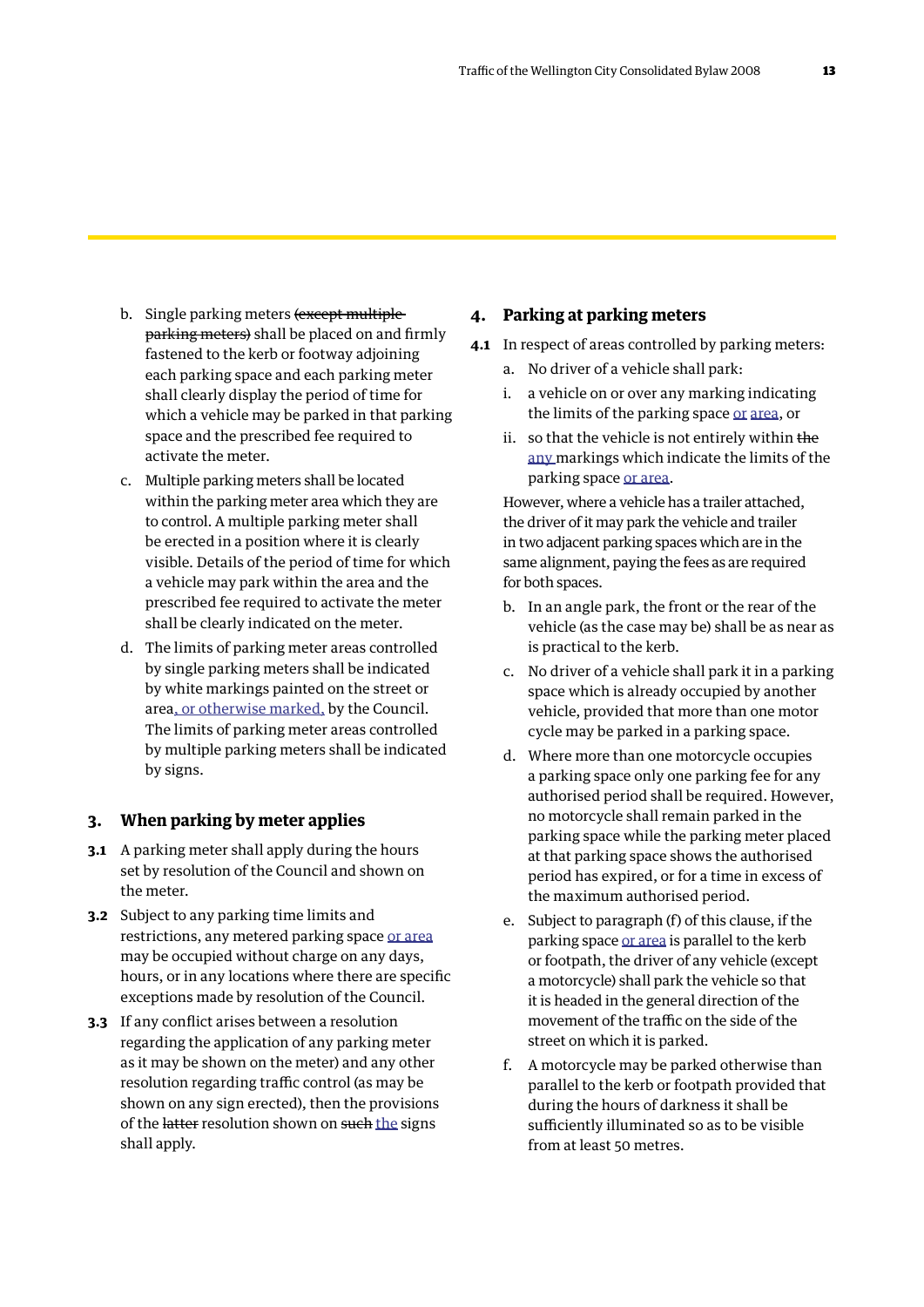g. A taxi may not stop, stand or park in any metered area in the taxi restricted parking area, unless it is on a designated stand as defined in the Land Transport Rule: Operator Licensing 2007 or it is waiting for a hirer who has already hired the vehicle.

### **5. Payment of fees**

- **5.1** When any vehicle is parked in a parking space or area the driver of that vehicle shall immediately:
	- a. insert in the parking meter installed at that space, or area, the prescribed fee so that the meter mechanism is activated, or
	- b. activate a prepaid parking or other payment device (for example, making payment using an electronic application) approved by Council.

Any vehicle may be lawfully parked in a parking space or area during the period which has been paid for.

**5.2** It shall be lawful for the driver of a vehicle during, or when the period which has been paid for expires, to insert another prescribed fee in the parking meter and set the parking meter in operation for a further period. However, where a maximum authorised period has been declared by resolution of the Council and is indicated on the parking meter, it is an offence for the driver of the vehicle to occupy the same space in that area for a time in excess of the maximum authorised period.

### **6. Parking at multiple parking meters**

**6.1** No driver of a vehicle shall park that vehicle in a parking meter area controlled by a multiple parking meter without complying with the directions and requirements indicated by any multiple parking meter and relevant notices installed at the area. Compliance will include paying the prescribed fee to cover the period of parking, receiving and (if a print ticket is required) displaying a ticket from the multiple parking meter in respect of that payment, or activating a prepaid parking or other payment device approved by Council as the case may be.

- **6.2** The driver of a vehicle shall:
	- a. park that vehicle so that it is contained wholly within a parking space where marked, or area.
	- b. (if a print ticket is required to be displayed) place the ticket authorising the vehicle to be parked at the multiple parking meter, on the inside of the vehicle's windscreen closest to the kerb, so that the information is visible to inspection from outside the vehicle, or in the case of other payment devices approved by the Council, as directed in that approval.
	- c. not display an obsolete ticket.
- **6.3** In a parking meter area controlled by a multiple parking meter, an Authorised Officer may exercise any of all of the powers conferred under section 68BA of the Transport Act 1962 and any of the relevant powers under section 113, section 128E and section 139 of the Land Transport Act 1998.
- **6.4** No person shall park any vehicle in any aisle, entry or exit lane of any parking meter area controlled by a multiple parking meter.
- **6.5** No person shall park a motorcycle in any parking meter area controlled by a multiple parking meter, other than in any part specifically set aside for motorcycles.
- **6.6** The Council may from time to time set aside any parking space in a parking meter area controlled by a multiple parking meter for reserved parking upon payment of a fee. This fee shall be set by resolution of the Council and is payable as specified in that resolution.

### **7. Residents' parking schemes**

- **7.1** Every resolution under clause 11 setting aside an area for a Residents Parking Scheme may specify:
	- a. The roads, or parts of road, subject to the scheme.
	- b. A form of vehicle sticker to identify the vehicles of residents holding a permit to park in terms of the scheme and where the sticker shall be fixed to the windscreen.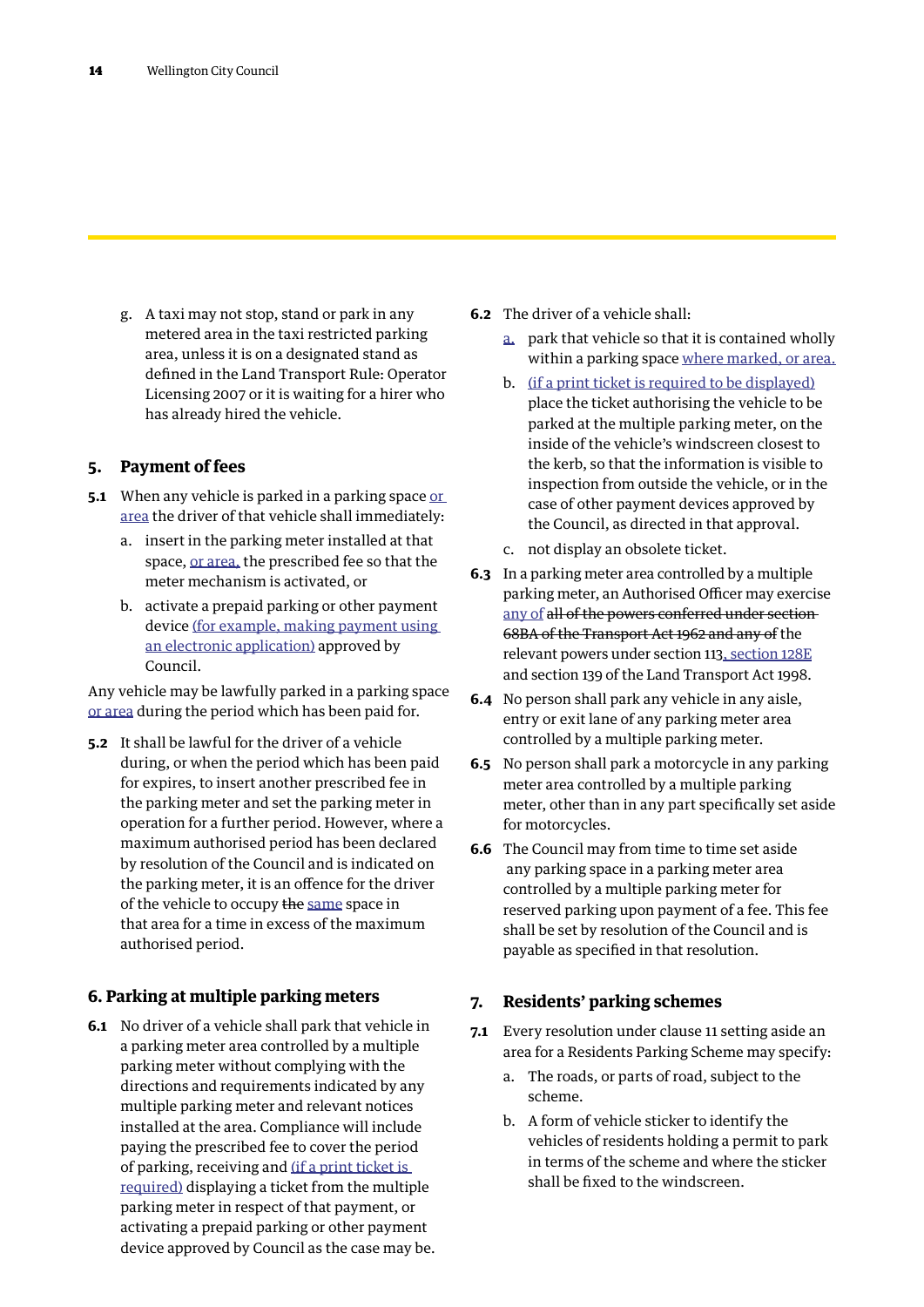- c. The hours and days of the week during which the scheme shall operate (which may be expressed to differ on different parts of a road, and which may apply all the time).
- d. The fees it will charge to cover the reasonable cost to the Council of the service involved in granting a permit to park, instituting and maintaining and policing the scheme, erecting traffic signs and placing roadmarkings, and otherwise in relation to the reserving of the parking places.
- e. The form or declaration to be used by residents applying for a permit, together with the evidence required to support the application.
- f. That parking on a road is limited only to the vehicles of residents. All other vehicles, or specified classes or types of vehicles, shall be subject to the parking or loading restrictions, in respect of that road.
- g. The number of residents in any one building, or in specified sizes or types of buildings, that may be entitled to a permit.
- h. Any other matters that the Council considers relevant.
- **7.2** Residents permits act as an exemption permit to the coupon parking charges within the areas to which they apply and holders are able to park in:
	- a. Residents parking areas; and
	- b. Coupon parking areas.
- **7.3** No permit is capable of being assigned or transferred to any person or vehicle, unless specifically issued by the Council for that purpose.
- **7.4** A permit holder shall immediately destroy the permit on ceasing to own the subject vehicle, or on ceasing to be a resident.
- **7.5** If a resident obtains a different vehicle from the subject of a current permit, he or she upon making a new application, shall be supplied with a new permit for that different vehicle for the balance of the permit period without paying a further fee.
- **7.6** A permit shall not be construed to mean that:
	- a. a resident is assured of a parking place by the Council

or

- b. the Council is liable for any loss of, or damage to, a vehicle or its contents merely because it is parked pursuant to that permit.
- **7.7** Property owners not residing on the property and requiring unrestricted access may apply for an annual resident's parking permit. This also gives them the right to use a resident's parking space for the maintenance of property and related activities.
- **7.8** Exemptions from residents parking may be granted by the Council as follows:
	- a. The Council may issue, on application, a permit exempting a vehicle from the requirements of the Residents Parking Scheme.
	- b. The fee for the residents parking exemption permit will be set by resolution under clause 11. The fee will be calculated taking into account the cost of processing an application, issuing the exemption and policing the scheme.
	- c. Exemptions to residents parking can be made in the case of trades people / Service Authorities carrying out work, and needing to park in one of these areas to undertake the work. The owner of the vehicle must apply for a Trade Coupon from the Council and pay any fee set by the Council by resolution. The Trade Coupon must be displayed on the vehicle in a location readily visible from the kerbside when the vehicle is parked in a residents' parking area.

### **8. Coupon parking**

- **8.1** The Council may by resolution specify:
	- a. The roads, or parts of road, designated as a coupon parking area.
	- b. A form of coupon to identify that a vehicle is parking lawfully in the coupon parking area.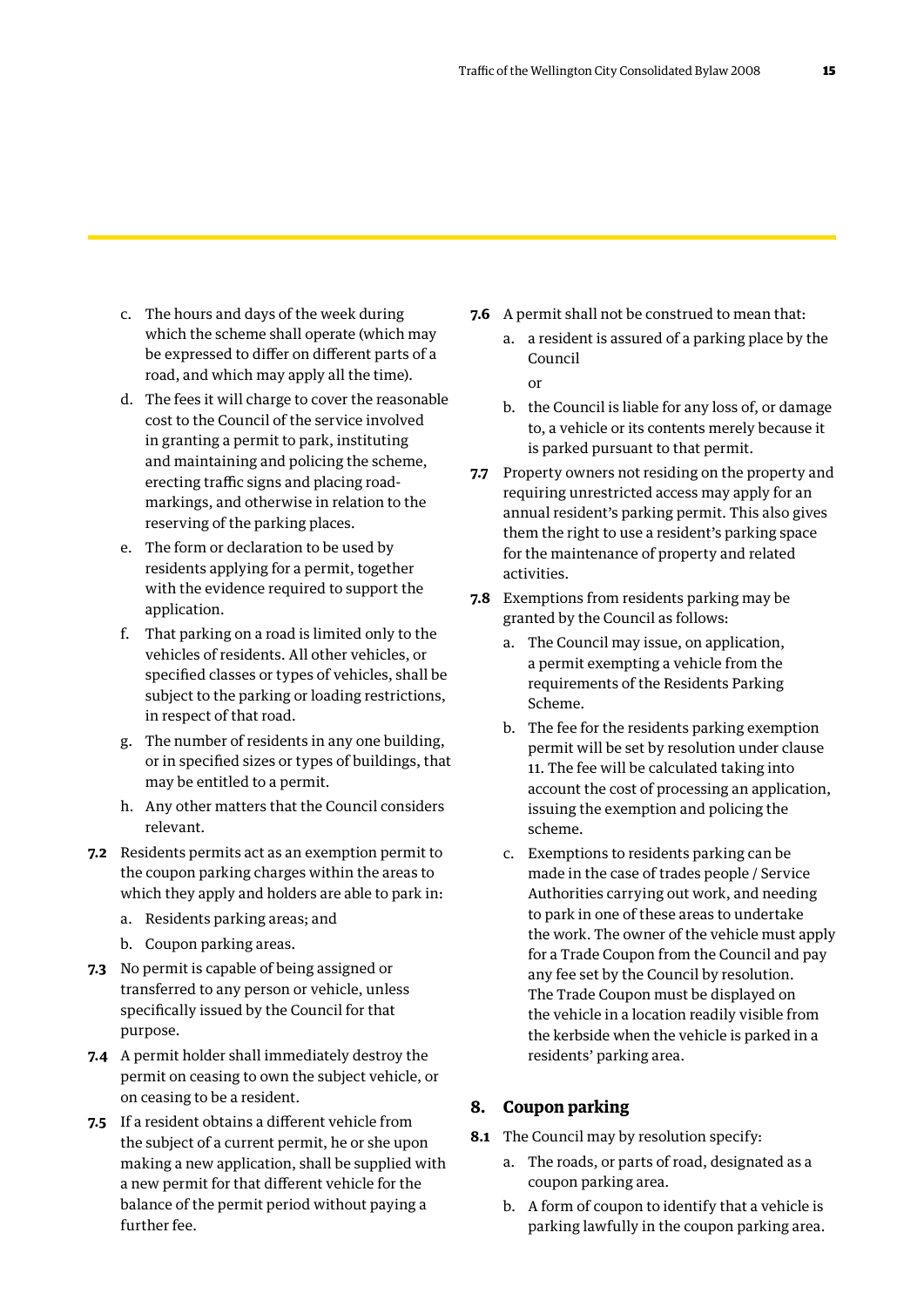- c. Where the coupon shall be displayed on the vehicle.
- d. Fees payable for parking vehicles in any coupon parking area.
- e. The operation, maintenance, control, protection, use or discontinuance of coupon parking areas.
- f. A form of vehicle windscreen sticker to identify the vehicles of residents holding a permit to park pursuant to a parking scheme and which will exempt vehicles from coupon parking.
- g. The hours and days of the week during which coupon parking shall operate (the hours and days may be expressed to differ on different parts of a road), and which mayapply at all times).
- h. The free period a vehicle may park or remain parked without displaying a coupon or a valid permit.
- i. When and how coupons may be used in parking meter areas.
- j. Any other matters that the Council considers relevant.
- **8.2** [repealed]
- **8.3** Where a coupon parking space is also a metered space, the driver or person in charge of any vehicle may park that vehicle in that space in accordance with the provisions of this Bylaw if, pursuant to a Council resolution under clause 11, the meter is marked indicating that coupons are acceptable.
- **8.4** The provisions of this clause shall apply to any coupon parking area, except during the hours which the Council has resolved, under clause 8.1(g) of this Bylaw, to be the hours during which parking by coupon applies shall operate in that coupon parking area.
	- a. When a vehicle is parked in a coupon parking area, the driver of that vehicle shall also comply with any other restriction identified as applying to that area.
	- b. When a vehicle is parked in a coupon parking area, the driver of that vehicle shall display

on that vehicle a valid parking coupon, from the time that any if the vehicle is to be parked for more than the duration of the free parking period approved by the Council in accordance with clause 8 (h) has ended. The coupon is to be displayed on that vehicle at all times the vehicle remains parked in the coupon parking area and in accordance with the instructions printed on the coupon or on the booklet from which the coupon has been detached. For avoidance of doubt, the coupon may be displayed from the time of parking, and must be displayed from when any free parking period has ended.

- c. A parking coupon shall only be valid if:
	- i. The coupon is not torn, defaced or mutilated to such extent that any indicator, figure or other particular is not legible; and
	- ii. The coupon has no alteration, erasure or other irregularity; and
	- iii. The coupon has been activated in accordance with clause 7.6 of this Bylaw; and
	- iv. The coupon is not for any other reason invalid.
- **8.5** Subject to clause 8.3 no driver of any vehicle shall cause, allow, permit or suffer such vehicle to be parked or remain parked in a coupon parking area without a valid parking coupon being displayed on that vehicle in accordance with the provisions of this Bylaw.
- **8.6** A parking coupon, shall be activated by indicating on the coupon, in accordance with the instructions printed on the coupon or the booklet in which the coupon is attached, the date of the commencement of parking the vehicle on which the coupon is to be displayed in the parking coupon area.
- **8.7** The Council, or any Authorised Officer, may issue parking coupons on payment of the appropriate fees which shall from time to time be fixed by the Council in accordance with clause 8.1(d).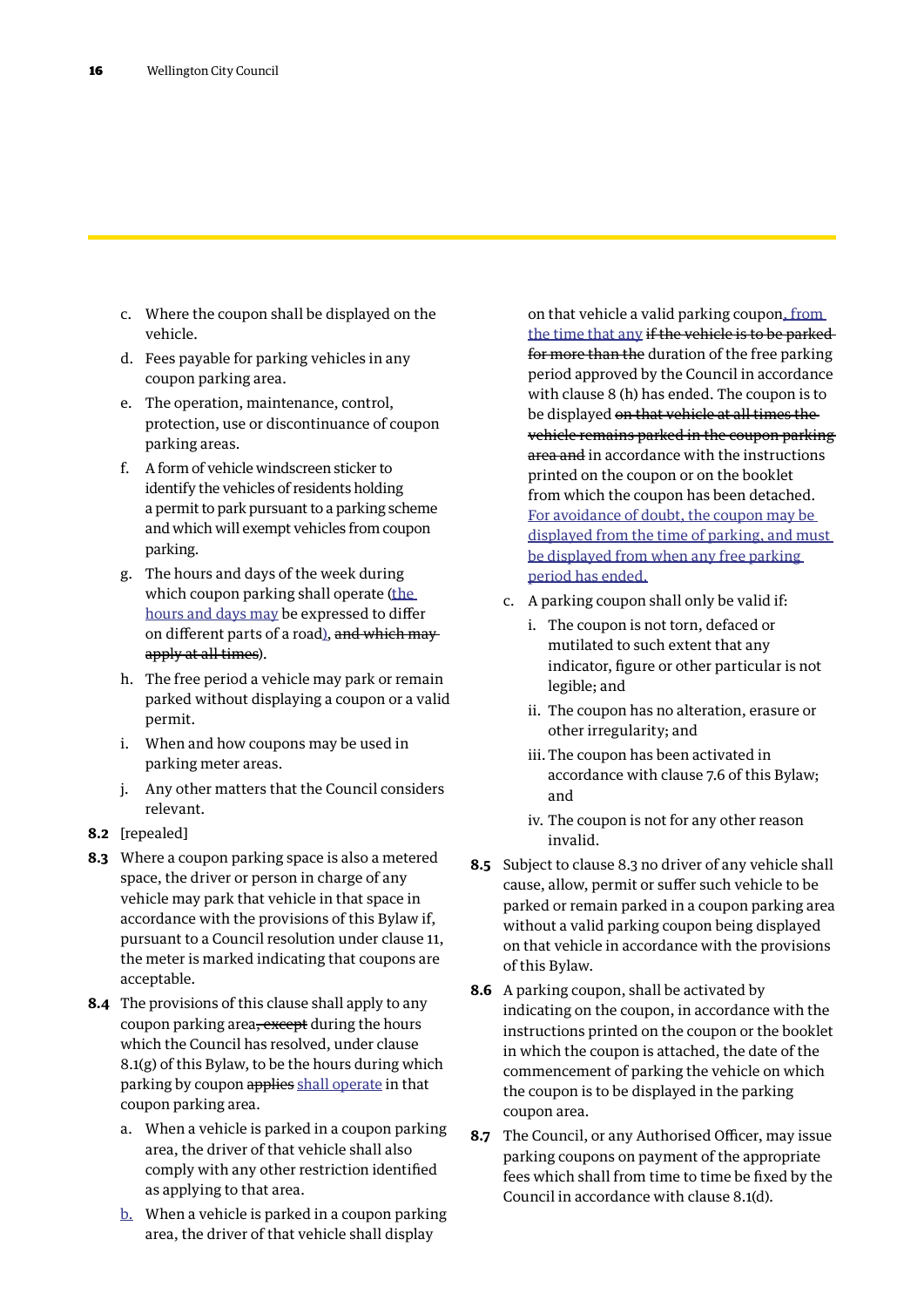- **8.8** All parking coupons shall be issued with printed instructions as to the display and activation of such coupons.
- **8.9** No refund shall be allowed for any unused coupons, except in such circumstances as the Council may allow and only then if the coupons are not defaced, mutilated or in any other manner rendered invalid.
- **8.10** Any Authorised Officer may, for the purposes of this Bylaw, require the driver of any motor vehicle parked in any coupon parking area, to produce for his their inspection any parking coupon displayed on such motor vehicle and that Authorised Officer may retain any such parking coupon.
- **8.11** A coupon may not be construed to mean that:
	- a. A driver is assured of a parking space by the Council; or
	- b. That the Council is liable for any loss of, or damage to, a vehicle or its contents merely because it is parked pursuant to that coupon.
- **8.12** Exemptions from coupon parking may be granted by Council as follows:
	- a. The Council may issue, on application, a permit exempting a vehicle from the requirements of coupon parking (a coupon exemption permit). The coupon exemption permit allows a person living in a coupon parking area to be exempt from displaying a coupon in their vehicle.
	- b. The coupon exemption permit must be displayed on the windscreen of the vehicle when the vehicle is parked in a coupon parking area.
	- c. The fee for the coupon parking exemption permit will be set by resolution under clause 11. The fee will be calculated taking into account the cost of processing an application, issuing the exemption and the cost of policing the scheme.
	- d. A coupon parking exemption does not allow the permit holder to park in a residents parking area. [moved to f]
- e. Exemptions to coupon parking can also be made in the case of:
	- i. Businesses with no off-street parking located outside the metered Central District time restricted area. One free coupon exemption permit may be granted on application.
	- ii. Schools with no off-street parking which require vehicles to overcome any proven operational difficulties enabling the school to function free from coupon parking. Five free coupon exemption permits may be granted on application.
	- iii.Registered Community Service Groups with no off-street parking which can demonstrate a need for a vehicle to carry out community work. One free coupon exemption permit may be granted on application.
	- iv. Tradespeople/Service Authorities carrying out work, and needing to park in one of these areas to undertake the work. The owner of the vehicle must apply for a Trade coupon from the Council and pay any fee set by the Council by resolution. The Trade coupon must be displayed on the vehicle in a location readily visible from the kerbside when the vehicle is parked in a coupon parking area.
- f. A coupon parking exemption or Trade coupon does not allow the permit holder to park in a residents parking area.
- g. The Council may withhold exemptions in the case of those persons or organisations with possible alternative options open to them, as in the case of shift workers. Such options would include:
	- i. Car pooling one way and public transport the other way.
	- ii. Workers or employees are able to purchase a common coupon, making it available on a rotation basis.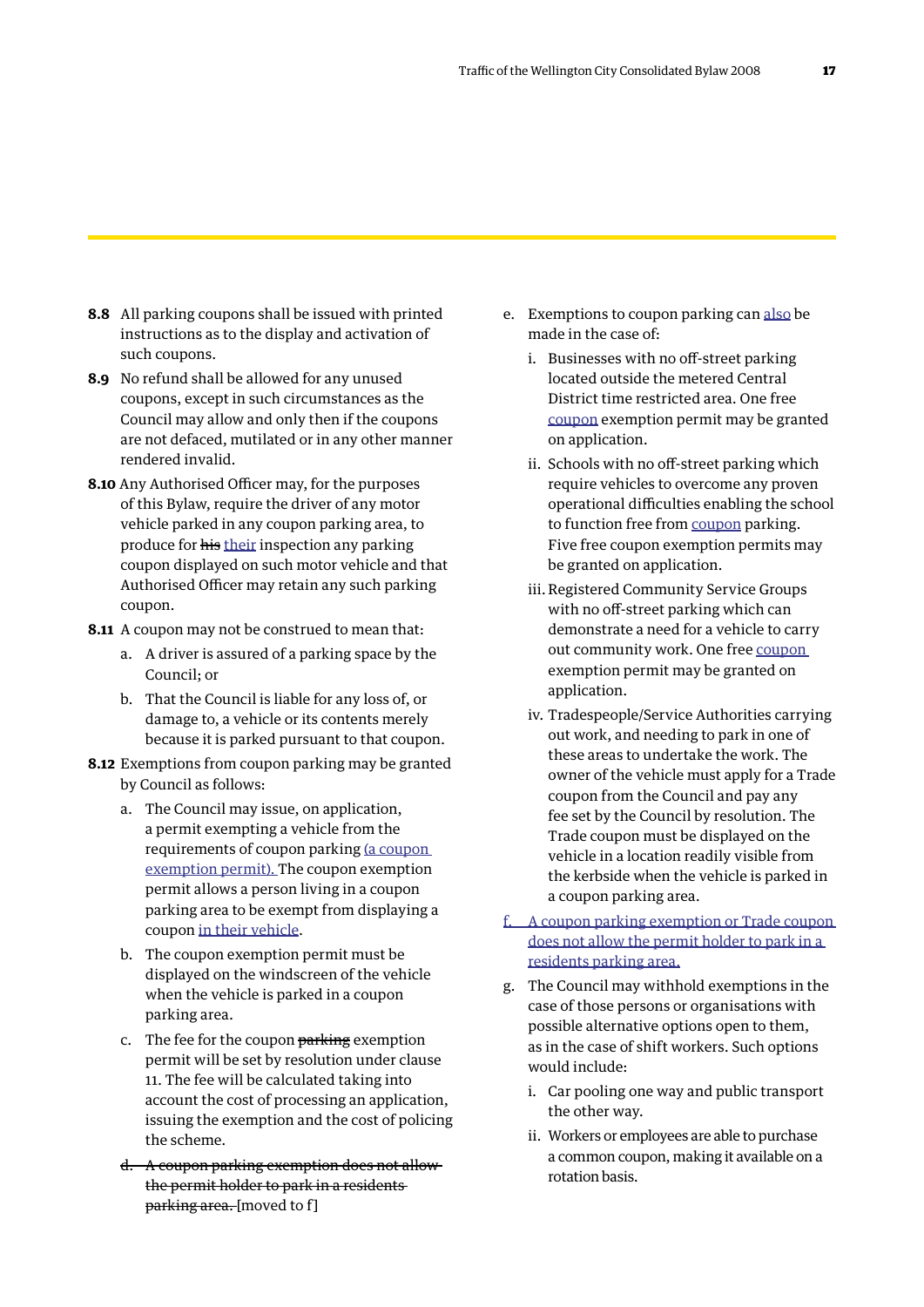## **9. Vehicle removal**

- **9.1** Any vehicle, which is parked in a parking space, parking area, building, transport station, on a road or on a footpath in any manner not in conformity with this Bylaw or resolutions passed under this Bylaw, may be removed at the request of an Authorised Officer. Such a removal will be to a nearby lawful place for vehicle parking, or to any Council vehicle pound, or to any yard in the city occupied by any company engaged by the Council to remove such vehicles, as he or she thinks fit. All charges relating to the removal of the vehicle or bulk bin or container shall be met by the owner.
- **9.2** Vehicles may also be removed by the Council or their appointed agents from a parking space, parking area, building, transport station or road where these facilities require resealing or any other type of repair or maintenance. The removal of vehicles will be undertaken where the vehicle obstructs such activity or by its position, prevents the activity from taking place.
- **9.3** If the Council is to remove vehicles under clause 9.2, they must give notice at least 48 hours prior to the resealing, repair or maintenance indicating the Council's intention to undertake the activity. Notice of the activity may be provided either through residential post boxes or on vehicles parked in the street in which the activity is to take place or through notices in a local newspaper or any combination of these. The notices will request that vehicles be removed from the road, parking space, building or transport station to allow the resealing, repair or maintenance activity to occur. After issuing a notice, the Council will not be obliged to make any further contact with the owners of the vehicles prior to their removal.
- **9.4** Any vehicle may be detained at the place to which it has been removed by the Council or its appointed agents, until the reasonable costs of the removal and of any subsequent daily storage are paid by any person requesting the possession of that vehicle.
- **9.5** The Council may authorise the removal of any cycle left in a parking space, or any motor-cycle or power-cycle left leaning against a parking meter, in contravention of this clause. The owner of the motor-cycle, power-cycle or cycle may be required to pay to the Council any cost of removal.
- **9.6** Owners of vehicles removed or impounded in terms of clause 9.1 may obtain access to storage premises for the purposes of recovering their vehicles once the costs of removal and storage of the vehicles have been met.
- **9.7** The minimum hours during which the owners of impounded vehicles, or their appointed agents, have access to storage premises to recover their vehicle are those set out in Regulation 7(b) of the Land Transport (Requirements for Storage and Towage of Impounded Vehicles) Regulations 1999.
- **9.8** Access to storage premises may also be obtained outside of these times provided any such arrangement is mutually agreed between the parties concerned. The tow company/storage provider is entitled to charge for allowing access to vehicles after these hours. The tow company/ storage provider involved must make known their access hours as well any additional charges for access after the hours for access by owners to vehicles.
- **9.9** Any bulk bin or container, which is on a road or private road, in breach of this bylaw may be removed in accordance with clause 9.1.
- **9.10** Council may declare by resolution any private road to be a no parking area. In order that a no parking area may be declared, Council must:
	- a. Obtain written consent of all adjoining landowners of the area concerned; and
	- b. Erect signage as required under the Land Transport Rules.
- **9.11** The powers that may be exercised under this clause are in addition to those provided in section 128E of the Land Transport Act 1998 and sections 348 and 356 of the Local Government Act 1974.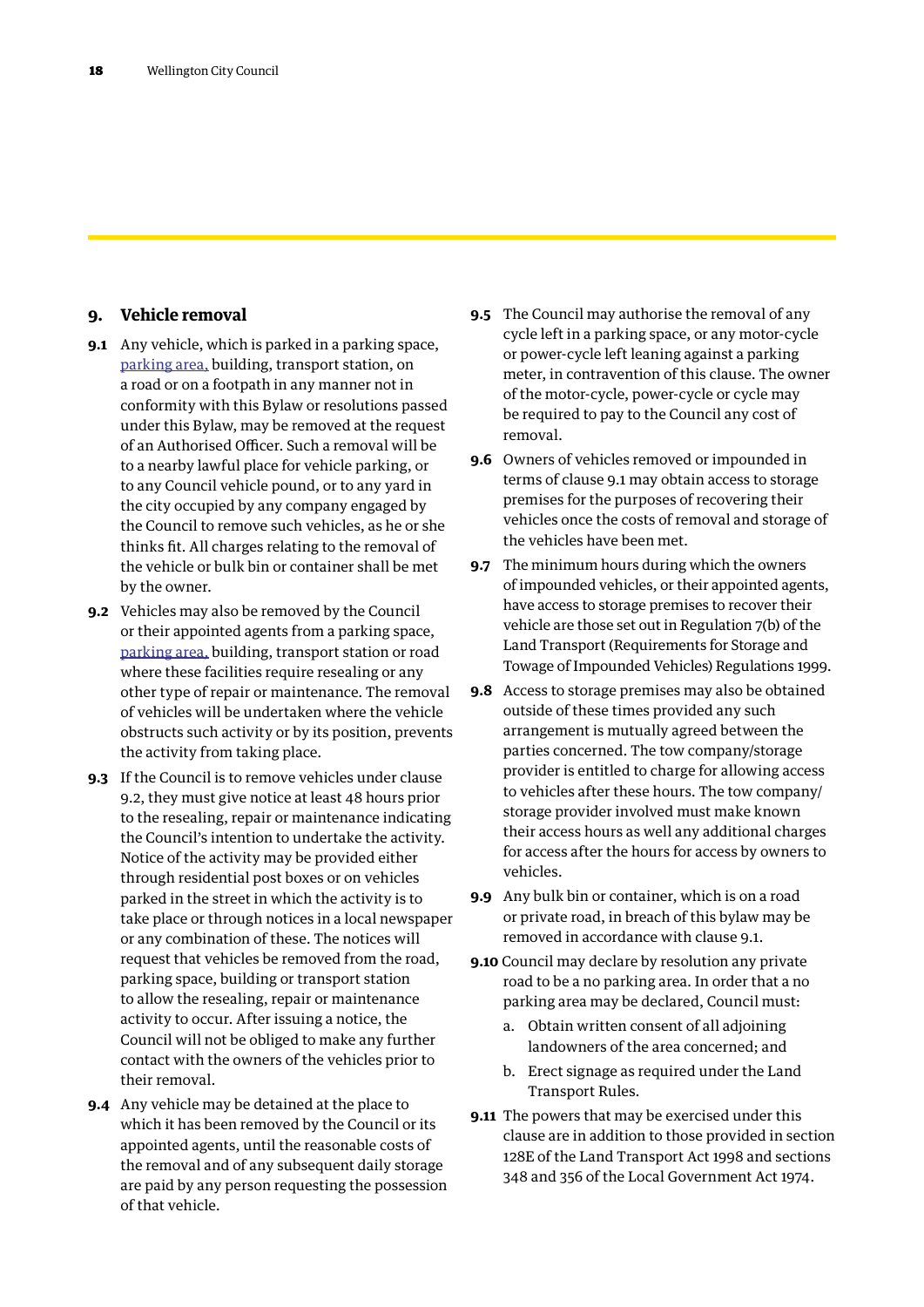### **10. Temporary discontinuance of a parking place**

- **10.1** If an Authorised Officer is of the opinion that any parking place should be temporarily discontinued as a parking space or area the Authorised Officer may cause a sign / signs or meter-hoods to be placed or erected which indicate "No Stopping". It shall be unlawful for any person to stop or park a vehicle at the parking space or area affected while any sign/signs or meter-hoods are placed or erected.
- **10.2** If the Authorised Officer is of the opinion that any parking place should be temporarily discontinued, except for the use of a trade vehicle (as defined by the Council from time to time by resolution) or other specified vehicle, the Authorised Officer may place or erect or cause to be placed or erected a sign or signs, temporary barricades, or meterhoods sufficiently indicating "Reserved Parking" for a specific trade or other specified vehicle and it shall be unlawful for any person other than a person specifically authorised by the Authorised Officer to stop or park a vehicle at the parking space or area affected while any sign / signs or meter-hoods are placed or erected or to remove any sign or signs, temporary barricades or meterhoods so placed or erected.
- **10.3** The Council may from time to time by resolution fix fees payable for users or classes of users authorised by an Authorised Officer to parking spaces or areas reserved in the manner prescribed by clause 10.2 hereof.

## **11. Provision for resolutions**

**11.1** The Council may by resolution impose such prohibitions, restrictions, controls, or directions concerning the use by traffic or otherwise of any road or other area or building controlled by the Council unless the restriction/control/ prohibition/direction is already provided for in a relevant enactment or Land Transport Rule (in which case a Council resolution is not required).

#### **11.2** Any resolution may:

- a. Be made in respect of a specified class, type or description of vehicle, and may be revoked or amended by the Council.
- b. Be expressed or limited to apply only on specified days, or between specified times, or in respect of specified events or classes of events, or be limited to specified maximum periods of time.
- c. Also, where appropriate, prescribe, abolish or amend fees, whether annual, hourly or otherwise, as the Council may reasonably require for any parking space, parking area, building, transport station, or residents coupon parking scheme; and may prescribe the methods of displaying appropriate receipts for payments, or other authority to use or park in such spaces buildings or areas.
- d. In respect of any resolution made in terms of this Bylaw, specify a minimum number of occupants in any private motor vehicle.
- e. Be made in respect of any defined part of a road, including, any defined footpath, carriageway or lane.

### **12. Public notification**

**12.1** Any resolution proposed under this Part shall be placed on the Council's website at least 14 days before the Council considers it. Any person may provide comments, in writing, on the proposed resolution and those comments will be considered by the Council before it makes a resolution. Any person who has made written comments may request to be heard by the Council and it is at the Council's sole discretion whether to allow that request.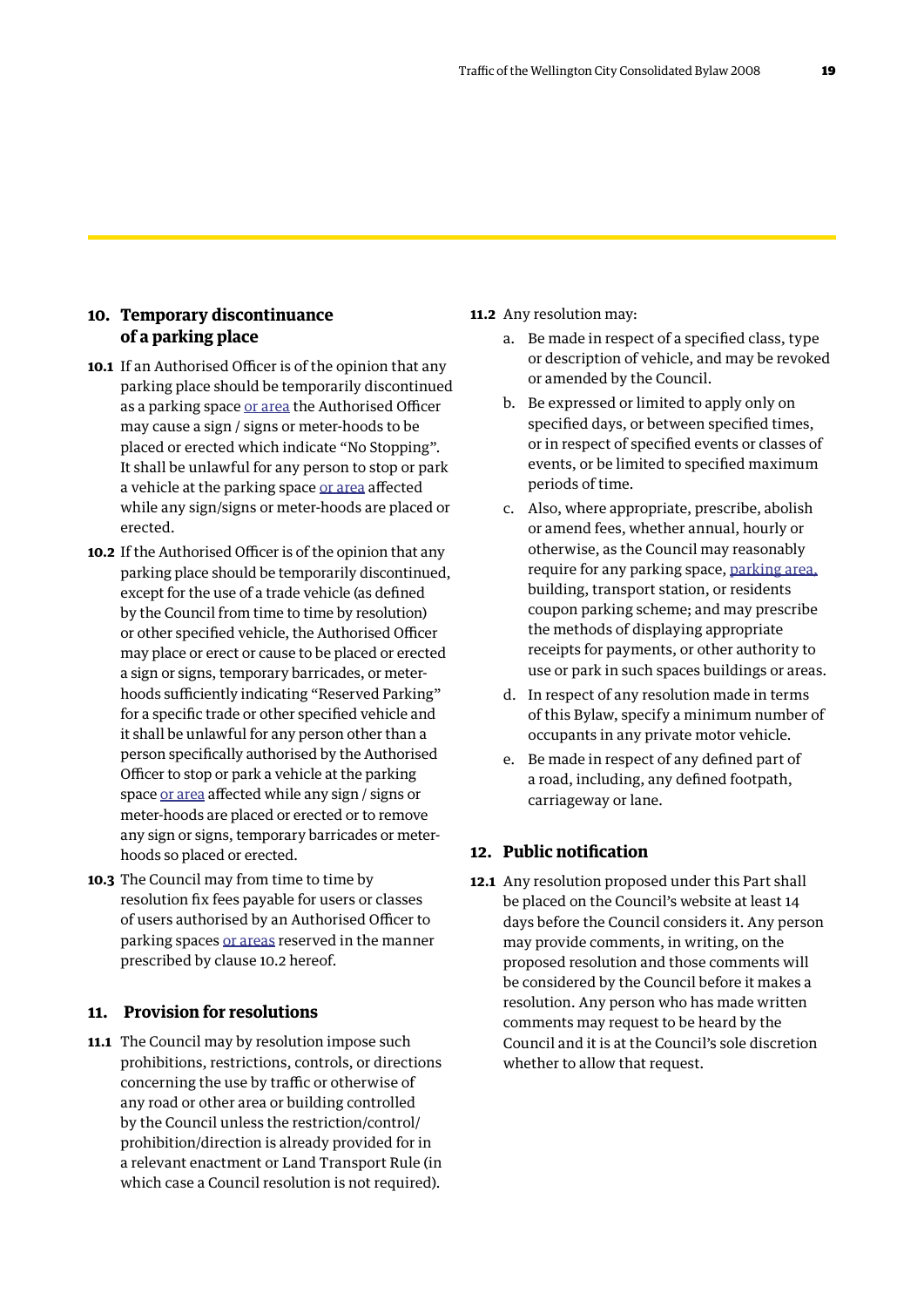### **13. Offences**

- **13.1** The provisions of Part 1 of this Bylaw notwithstanding, every person commits an offence against this Bylaw who:
	- a. Fails to comply in all respects with any prohibition or restriction or direction or requirement indicated by the lines, domes, areas, markings, parking meters, multiple parking meters, traffic signs, or other signs and notices, laid down, placed, or made, or erected, in or on any road, building, or other area controlled by the Council, pursuant to any provision of this Bylaw, or of any resolutions made thereunder.
	- b. Fails to comply with any resolution made under this Bylaw or fails to comply with any duty, obligation, or condition imposed by this Bylaw.
	- c. Drives a vehicle on any street in a manner which interferes with or obstructs any funeral or civic or State or authorised procession.
	- d. Drives any vehicle over any hose in use in connection with an outbreak or alarm of fire provided that it shall not be an offence under this clause so to drive if hose bridges are provided or the driver is directed by a traffic officer, police officer or New Zealand Fire Service officer.
	- e. Drives or parks a vehicle so as to hinder or obstruct any member of the New Zealand Fire Service engaged in connection with any outbreak or alarm of fire, the Police, Ambulance Service, or other emergency services in carrying out their respective duties.
	- f. [repealed]
	- g. [repealed]
	- h. [repealed]
	- i. [repealed]
	- j. Drives or parks any vehicle on a street where it is in such a condition that an undue quantity of oil, grease or fuel drops from such vehicle.
- k. Unloads any vehicle so as to cause or, be likely to cause, damage to the pavement or any footpath.
- l. Drives any motor vehicle onto any property of the Council other than a road or permits the vehicle to stand or remain standing on any such property, without the consent of the Council.
- m. Drives or parks a vehicle on any grassed or cultivated area under the control of Council.
- n. Leaves in or on any road or private road within the City for a period exceeding 7 days, any vehicle having no effective motive power in or attached to it, or in such a state that it cannot be safely driven, or so disabled or damaged that it cannot be driven.

It shall not be a defence to a charge under this paragraph that the vehicle is under repair, if that repair exceeds 7 days.

For the purposes of this paragraph "vehicle" also includes caravans, trailers, boats, and the shell or hulk of a vehicle.

- o. Parks in a road in front of any property in the Residential Area under the Council's District Plan, where the size of the vehicle parked, or the continual nature of the parking, unreasonably prevents occupants from parking outside their property, excluding commercial vehicles parked on the road temporarily for business purposes.
- p. In relation to residents parking:
	- i. Makes a false application or supplies false details in an application;
	- ii. Places a permit on a vehicle for which it was not issued;
	- iii. Places or maintains a permit, or allows a permit to be placed or maintained, on a vehicle which is no longer being used by a resident;
	- iv. Parks a vehicle in a place that is the subject of a Residents Parking Scheme without a current windscreen sticker for the Residents Parking Scheme being displayed on the vehicle; or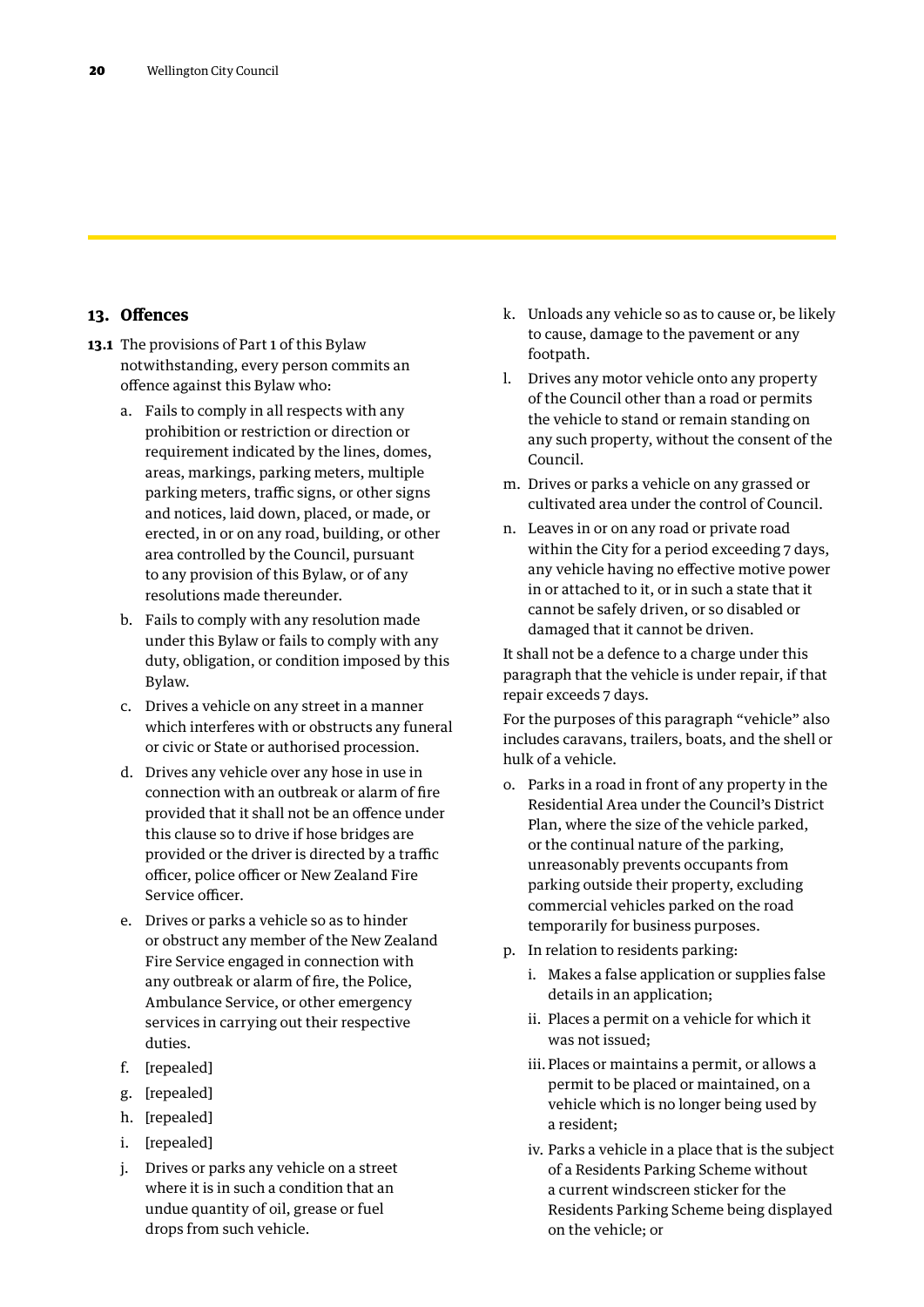- v. Parks a vehicle in a place that is subject to the Residents Parking Scheme, without displaying a current exemption permit on the vehicle.
- q. In relation to coupon parking:
	- i. Parks within the coupon parking area for longer than the free period without displaying a clearly validated coupon on the vehicle; or
	- ii. Displays a coupon on the vehicle for a date other than the date indicated; or
	- iii. Parks in excess of any other time restriction or contrary to any other parking restriction in place within the coupon parking area; or
	- iv. Parks within the coupon parking area, without displaying a current exemption permit on the vehicle.
- r. Fails to produce a coupon on demand pursuant to clause 8.10.
- s. Causes, allows or permits any vehicle to be parked in any parking space or area except in accordance with, or pursuant to, the provision of this Bylaw and of any resolutions.
- t. Causes, allows or permits any vehicle to remain parked in a parking space or area for more than 24 hours where no other maximum authorised period is specified in a Council resolution or on a parking meter or signs in its vicinity.
- u. Causes to be inserted in any parking meter anything other than the prescribed coin or coins or does not comply with any other card or token system prescribed by resolution of the Council as a method of making payment of the parking fee.
- v. Fails to activate an approved parking device while parked in a parking space or area, adjusts the tariff to make it different from that required at that space, or displays the tariff incorrectly so that it cannot be read for enforcement purposes.
- w. Places or leans a motor-cycle or power-cycle on or against a parking meter.
- x. Places or leaves a cycle on any parking space.
- y. Misuses any parking meter.
- z. Interferes or tampers with the working or operation of any parking meter or pay and display machine or electronic parking monitor.
- aa. Without due authority from the Council affixes any placard, advertisement, notice, list, document, board or thing on, or paint, or writes upon any parking meter or electronic parking monitor.
- bb. Wilfully damages any traffic control sign or parking meter or electronic parking monitor.
- cc. Parks a motor-cycle or power-cycle between parking spaces.
- dd. Operates or attempts to operate any parking meter by any means other than as prescribed by this Bylaw.

### **14. Parking defences**

- **14.1** It shall be a defence to any person who is the driver, or is in charge of any vehicle and who is charged under this Bylaw with a breach of any condition imposed by this part of this Bylaw relating to any parking space if such person proves that the act complained of was done:
	- a. in compliance with the directions of a police officer or traffic officer, or that the vehicle was engaged on a public work and was being used on the road with due consideration for other road users; or
	- b. with a vehicle used by an Ambulance Service or the Fire Service, Police or other emergency service in the urgent carrying out of their respective duties.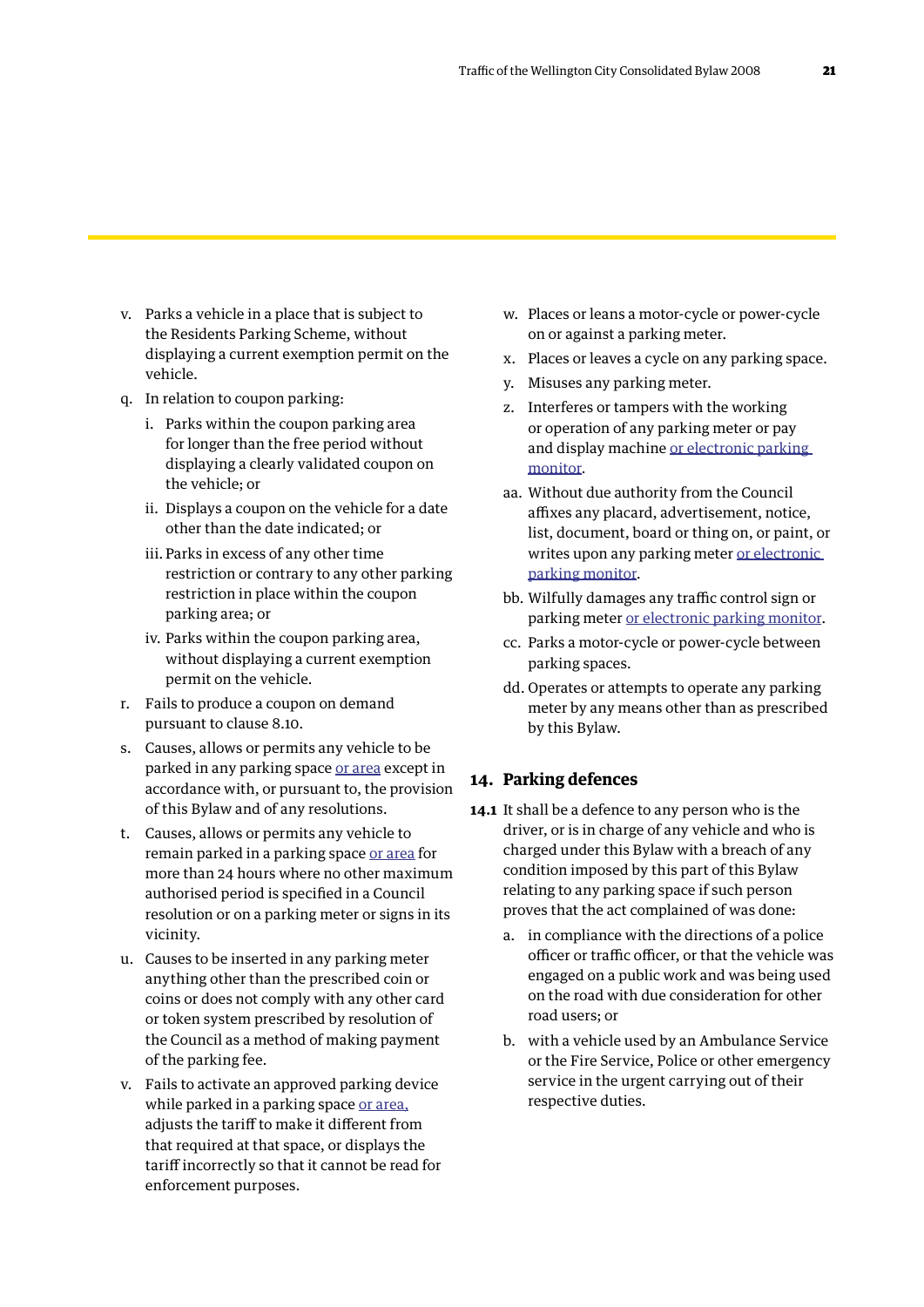# Notes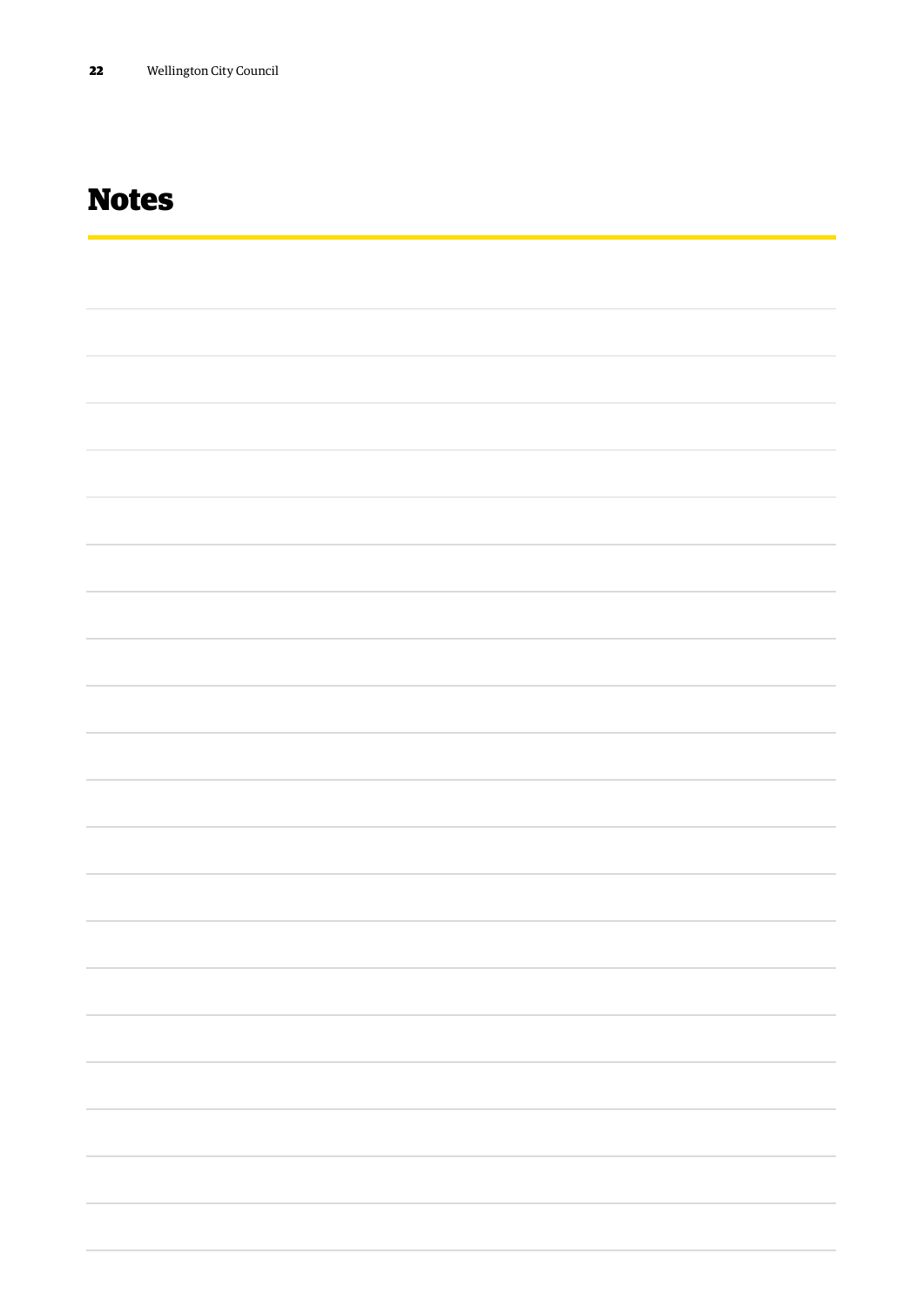## Review and amendments to Part 7: Traffic of the Wellington City Consolidated Bylaw 2008

|    | Section one - details for the submission form                                                                                                                                                                                                                                                                 |
|----|---------------------------------------------------------------------------------------------------------------------------------------------------------------------------------------------------------------------------------------------------------------------------------------------------------------|
|    | <b>Enter your name and contact details</b>                                                                                                                                                                                                                                                                    |
|    | <b>Miss</b><br>Mr<br>Mrs<br>Ms<br>Dr                                                                                                                                                                                                                                                                          |
|    | First name*<br>Last name                                                                                                                                                                                                                                                                                      |
|    |                                                                                                                                                                                                                                                                                                               |
|    | Street address*                                                                                                                                                                                                                                                                                               |
|    |                                                                                                                                                                                                                                                                                                               |
|    | Phone/mobile<br>Email                                                                                                                                                                                                                                                                                         |
|    |                                                                                                                                                                                                                                                                                                               |
|    | * Mandatory fields                                                                                                                                                                                                                                                                                            |
|    | As an individual<br>On behalf of an organisation<br>I would like to make an oral submission<br>I am making a submission                                                                                                                                                                                       |
|    | Name of organisation                                                                                                                                                                                                                                                                                          |
|    | We are keen to get your views on the Review and amendments to Part 7: Traffic of the Wellington City Consolidated Bylaw 2008                                                                                                                                                                                  |
|    |                                                                                                                                                                                                                                                                                                               |
|    | You can have your say:<br>complete this form, detach and post back to us                                                                                                                                                                                                                                      |
|    | (no postage required)<br>submitting online at wellington.govt.nz,                                                                                                                                                                                                                                             |
|    | phoning us on 04 499 4444<br>emailing a submission policy.submission@wcc.govt.nz<br>requesting an opportunity to make an oral submission.                                                                                                                                                                     |
|    | Submissions close at 5pm, 30 September 2015.                                                                                                                                                                                                                                                                  |
|    | <b>Disclaimer:</b><br>All submissions (including name and contact details) are published and made available to elected members of the Council and the public. Personal information supplied will be used                                                                                                      |
|    | for the administration and reporting back to elected members of the Council and the public as part of the consultation process. All information collected will be held by Wellington City<br>Council, 101 Wakefield Street, Wellington. Submitters have the right to access and correct personal information. |
|    |                                                                                                                                                                                                                                                                                                               |
|    | <b>Questions</b>                                                                                                                                                                                                                                                                                              |
|    |                                                                                                                                                                                                                                                                                                               |
| 1. | Do you agree with the changes we have made to the Traffic Bylaw to make it clearer that residents can use electronic technology to pay<br>No If you disagree, can you tell us why? Your comments:<br>for parking?<br>Yes                                                                                      |
|    |                                                                                                                                                                                                                                                                                                               |
|    |                                                                                                                                                                                                                                                                                                               |
|    |                                                                                                                                                                                                                                                                                                               |
|    |                                                                                                                                                                                                                                                                                                               |
|    |                                                                                                                                                                                                                                                                                                               |
| 2. | Do you agree with the changes we have made to the Traffic Bylaw to make it clearer that the Council can use electronic technology to                                                                                                                                                                          |
|    | monitor parking space occupancy? $\Box$ Yes<br>No If you disagree, can you tell us why? Your comments:                                                                                                                                                                                                        |
|    |                                                                                                                                                                                                                                                                                                               |
|    |                                                                                                                                                                                                                                                                                                               |
|    |                                                                                                                                                                                                                                                                                                               |
|    |                                                                                                                                                                                                                                                                                                               |
| 3. | Do you agree with the proposed removal of section 2.2 in the Traffic Bylaw (that stipulates car park spaces must be marked out on the road)                                                                                                                                                                   |
|    | to give the Council more flexibility with road markings? $\Box$ Yes $\Box$<br>No If you disagree, can you tell us why? Your comments:                                                                                                                                                                         |
|    |                                                                                                                                                                                                                                                                                                               |
|    |                                                                                                                                                                                                                                                                                                               |
|    |                                                                                                                                                                                                                                                                                                               |